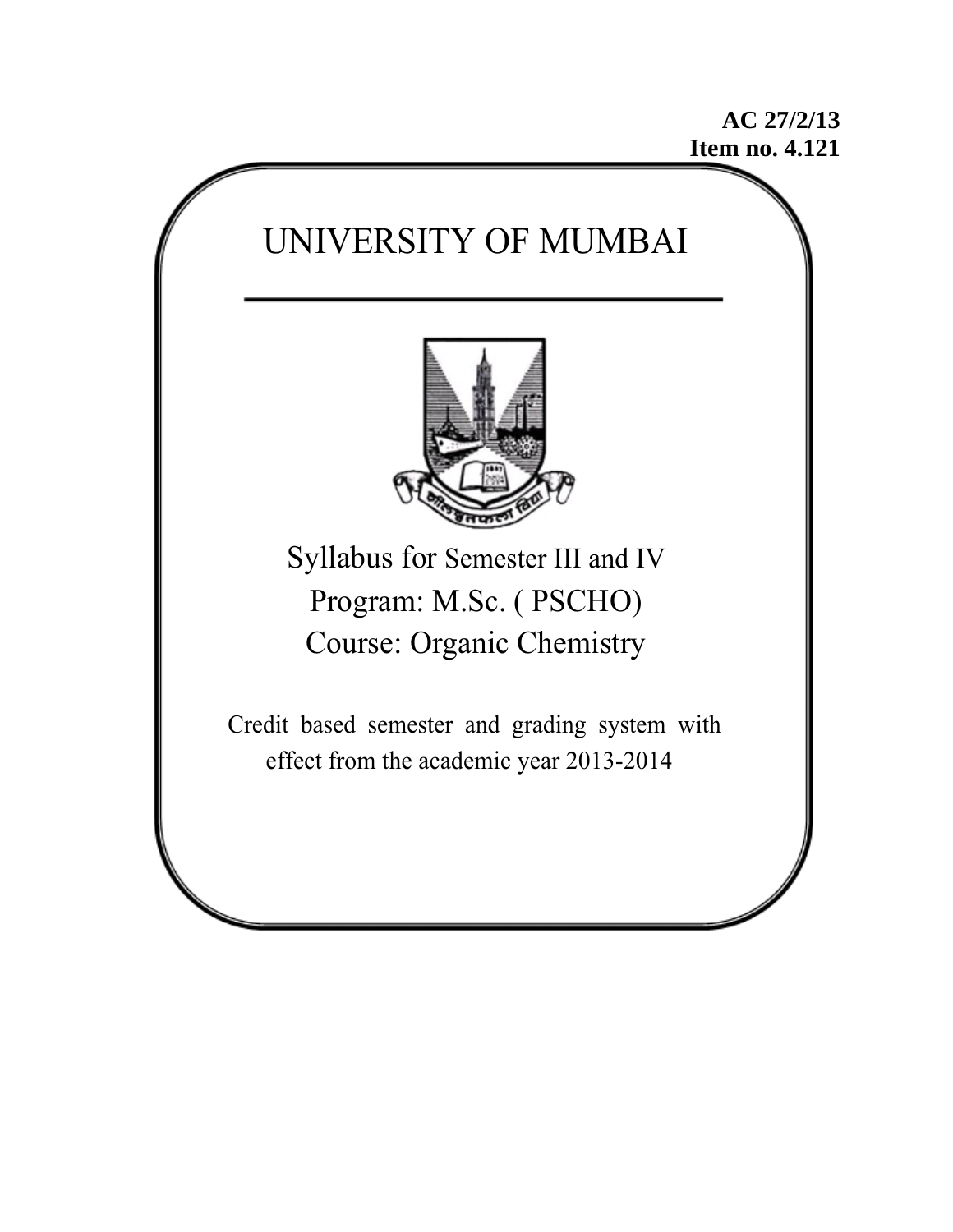# **UNIVERSITY OF MUMBAI**

# **M.Sc. ORGANIC CHEMISTRY Semester III and IV Credit Based Semester and Grading System To be implemented from the Academic year 2013-2014**

# **SEMESTER III**

| <b>Course Code</b> | Unit<br><b>Topics</b> |                                                                    | <b>Credits</b> | L/Week       |
|--------------------|-----------------------|--------------------------------------------------------------------|----------------|--------------|
|                    | I                     | Organic reaction mechanisms                                        |                | 1            |
|                    | $\mathbf{I}$          | Pericyclic reactions                                               |                | $\mathbf{1}$ |
| PSCHO301           | III                   | Stereochemistry-I                                                  | $\overline{4}$ | 1            |
|                    | IV                    | Photochemistry                                                     |                | $\mathbf{1}$ |
|                    | I                     | Name reactions with mechanism and<br>applications                  |                | 1            |
| PSCHO302           | $\mathbf{I}$          | Protection-deprotection, umpolung and<br>electro-organic chemistry | $\overline{4}$ | $\mathbf{1}$ |
|                    | III                   | Enamines and ylides                                                |                | $\mathbf{1}$ |
|                    | IV                    | Metals /Nonmetals in organic synthesis                             |                | 1            |
|                    | $\mathbf I$           | Heterocyclic Compounds-I                                           |                | 1            |
| PSCHO303           | $\mathbf{I}$          | Natural products - I                                               | $\overline{4}$ | $\mathbf{1}$ |
|                    | III                   | Natural products - II                                              |                | $\mathbf{1}$ |
|                    | IV                    | Advanced spectroscopic techniques-I                                |                | 1            |
|                    | $\mathbf I$           | Drug discovery, design & development                               |                | 1            |
| PSCHO304           | $\mathbf{I}$          | $Biomolecules-I$                                                   |                | 1            |
|                    | III                   | Biomolecules - II                                                  |                | $\mathbf{1}$ |
|                    | IV                    | Biogenesis and biosynthesis of natural<br>products                 | $\overline{4}$ | 1            |
| PSCHO3P1           |                       | Practicals                                                         | 8              | 16           |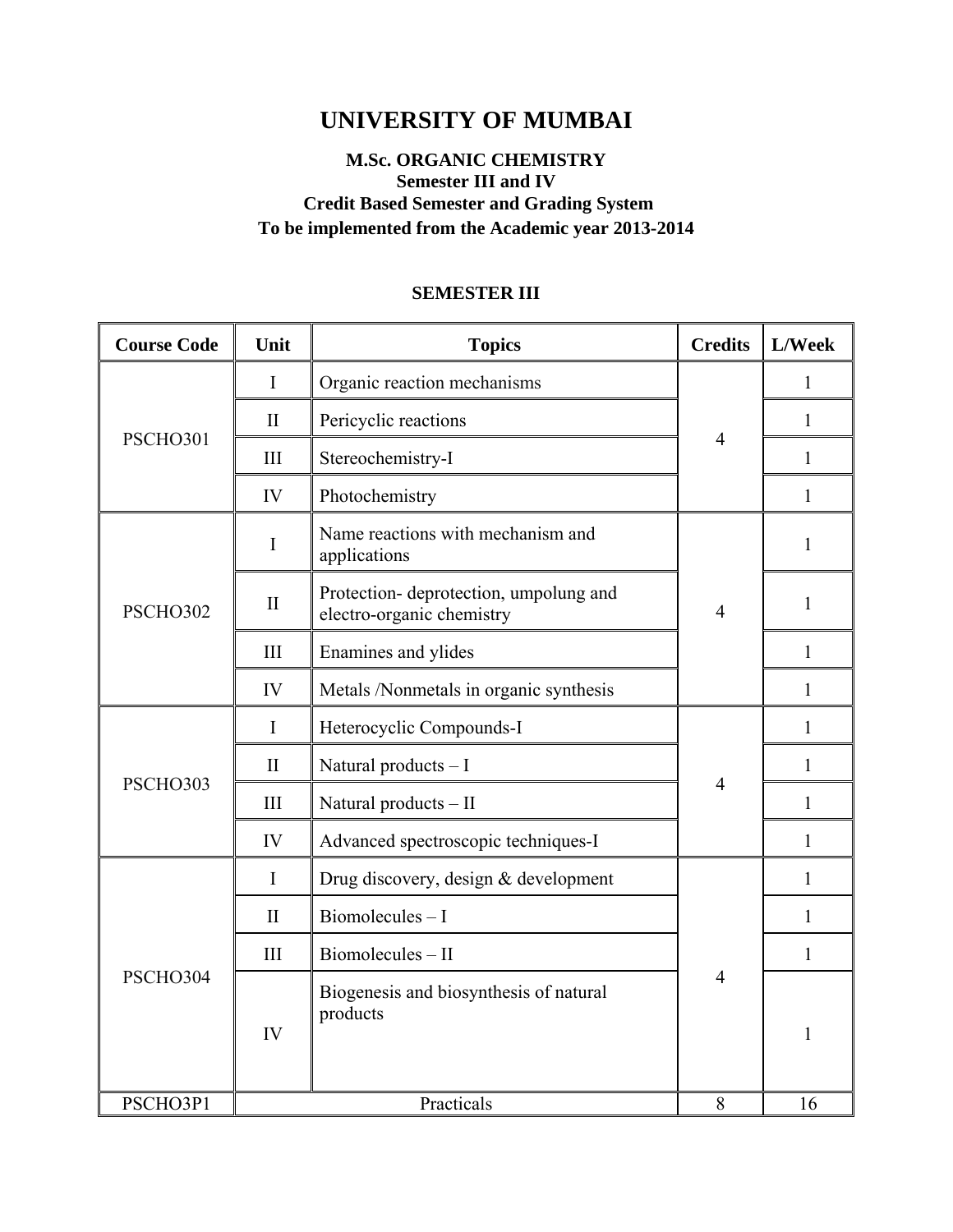| PSCHO3P2 |  |  |
|----------|--|--|
| PSCHO3P3 |  |  |
| PSCHO3P4 |  |  |
|          |  |  |

# **SEMESTER IV**

| <b>Course Code</b>                           | Unit         | <b>Credits</b><br><b>Topics</b>                          |                | L / Week     |
|----------------------------------------------|--------------|----------------------------------------------------------|----------------|--------------|
|                                              | $\mathbf{I}$ | Physical organic chemistry                               |                | 1            |
|                                              | $\mathbf{I}$ | Supramolecular chemistry                                 |                | $\mathbf{1}$ |
| PSCHO401                                     | III          | Stereochemistry - II                                     | $\overline{4}$ | $\mathbf{1}$ |
|                                              | IV           | Asymmetric synthesis                                     |                | $\mathbf{1}$ |
|                                              | $\mathbf I$  | Radicals in organic synthesis                            |                | $\mathbf{1}$ |
|                                              | $\mathbf{I}$ | Designing organic synthesis                              |                | $\mathbf{1}$ |
| PSCHO402                                     | III          | Newer methods in organic synthesis                       | $\overline{4}$ | $\mathbf{1}$ |
|                                              | IV           | Transition and rare earth metals in organic<br>synthesis |                | $\mathbf{1}$ |
|                                              | $\mathbf I$  | Heterocyclic compounds - II                              |                | $\mathbf{1}$ |
|                                              | $\mathbf{I}$ | Natural products - III                                   |                | $\mathbf{1}$ |
| PSCHO403                                     | III          | Natural products - IV                                    | $\overline{4}$ | $\mathbf{1}$ |
|                                              | IV           | Advanced spectroscopic techniques - II                   |                | $\mathbf{1}$ |
|                                              | $\mathbf I$  | Drug design, development and synthesis                   |                | $\mathbf{1}$ |
|                                              | $\mathbf{I}$ | Biomolecules - III                                       |                | $\mathbf{1}$ |
| PSCHO404                                     | III          | Biomolecules - IV                                        | $\overline{4}$ | $\mathbf{1}$ |
|                                              | IV           | Green chemistry                                          |                | 1            |
| PSCHO4P1<br>PSCHO4P2<br>PSCHO4P3<br>PSCHO4P4 |              | Practicals                                               | 8              | 16           |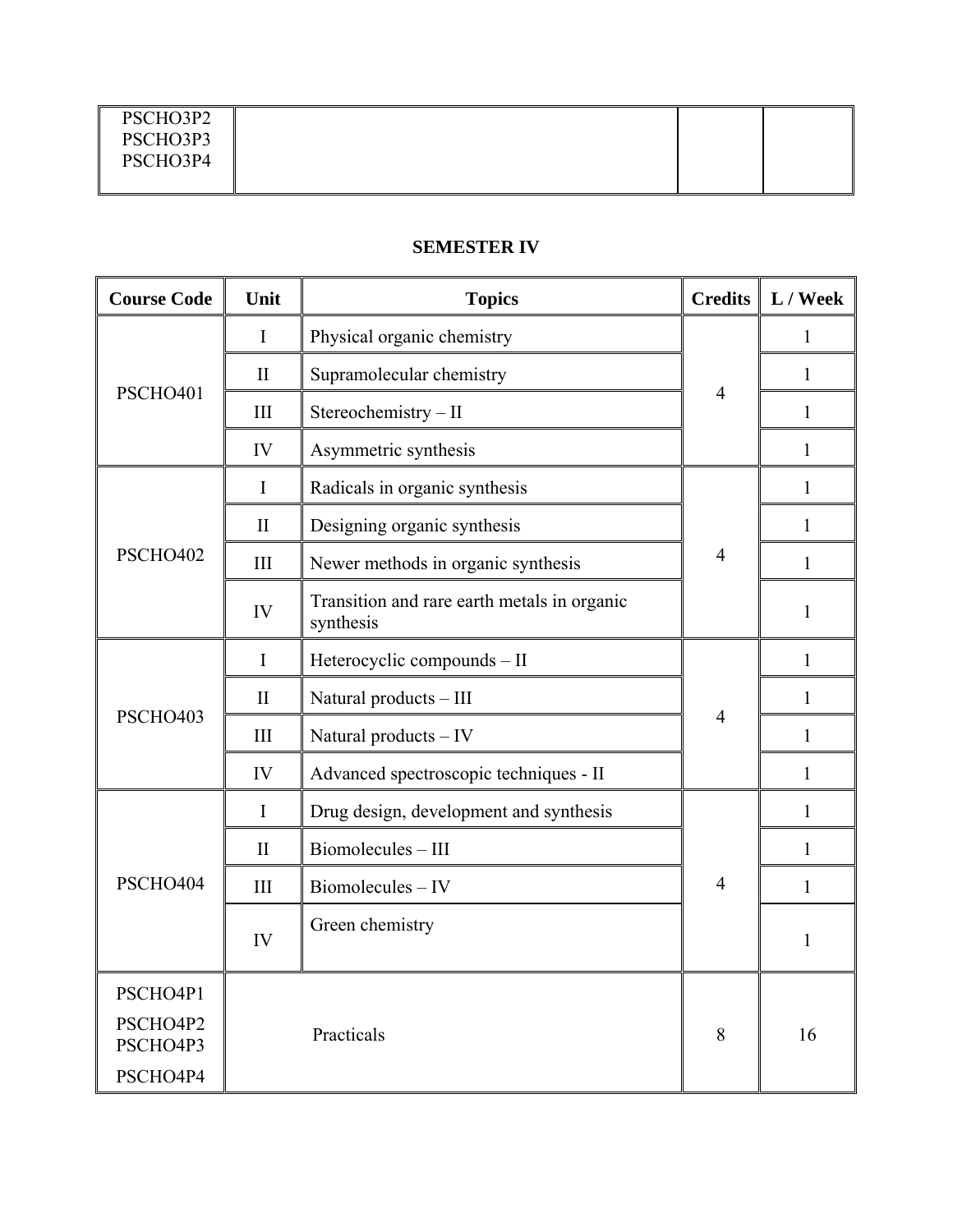#### **M. Sc. Organic Chemistry**

# **Semester III**

# **Course Code PSCHO301 Theoretical organic chemistry-I**

#### **Unit 1: Organic reaction mechanisms [15L]**

**1.1** Organic reactive intermediates, methods of generation, structure, stability and important reactions involving carbocations, nitrenes, carbenes, arynes and ketenes**. [5L] 1.2** Neighbouring group participation**:** Mechanism and effects of anchimeric assistance, NGP by unshared/ lone pair electrons, π-electrons, aromatic rings, σ-bonds with special reference to bornyl and norbornyl systems (formation of non-classical carbocation) **[3L] 1.3** Role of FMOs in organic reactivity**:** Reactions involving hard and soft electrophiles and nucleophiles, ambident nucleophiles, ambident electrophiles, the  $\alpha$  effect. **[2L] 1.4** Pericyclic reactions: Classification of pericyclic reactions; thermal and photochemical reactions. Three approaches: Conservation of orbital symmetry - Correlation diagram, Frontier molecular orbital approach [FMO] and Aromatic transition state approach [Huckel and Mobius].  **[5L]** 

#### **Unit 2: Pericyclic reactions [15L]**

**2.1** Cycloaddition reactions:  $4n\pi$  and  $(4n+2)\pi$  electron systems. Diels-Alder reactions, 1, 3-Dipolar cycloaddition and cheletropic reactions, ene reaction, retro-Diels-Alder reaction, regioselectivity, periselectivity, site selectivity and effect of substituents in Diels-Alder reactions. **[7L]**

**2.2** Electrocyclic reactions: Conrotatory and disrotatary motions,  $4n\pi$  and  $(4n+2)\pi$  electron systems. **[3L]**

**2.3** Sigmatropic rearrangements: H-shifts and C-shifts, supra and antarafacial migrations, retention and inversion of configurations. Cope (including oxy-Cope and aza-Cope) and Claisen rearrangements. Formation of Vitamin D from 7-dehydrocholestrol, synthesis of citral using pericyclic reaction. **[5L]** 

#### Unit 3: Stereochemistry-I [15L]

**3.1** Classification of point groups based on symmetry elements with examples (nonmathematical treatment). **[2L]** 

**3.2** Conformational analysis of medium rings: Eight and ten membered rings and their unusual properties**,** I-strain, transannular reactions. **[2L]**

**3.3** Stereochemistry of fused ring and bridged ring compounds: decalins, hydrindanes, steroids, and Bredt's rule. **[4L]** 

**3.4** Dynamic stereochemistry**:** Selection of substrate, Curtin-Hammett principle, Effect of conformation on reactivity of cyclohexane derivatives in the following reactions (including mechanism): electrophilic addition, nucleophilic substitution, elimination, molecular rearrangements, reduction of cyclohexanones and oxidation of cyclohexanols**. [7L]** 

#### Unit 4: Photochemistry [15L]

**4.1** Principles of photochemistry: quantum yield, electronic states and transitions, selection rules, modes of dissipation of energy (Jablonski diagram), electronic energy transfer: photosensitization and quenching process. **[3L]**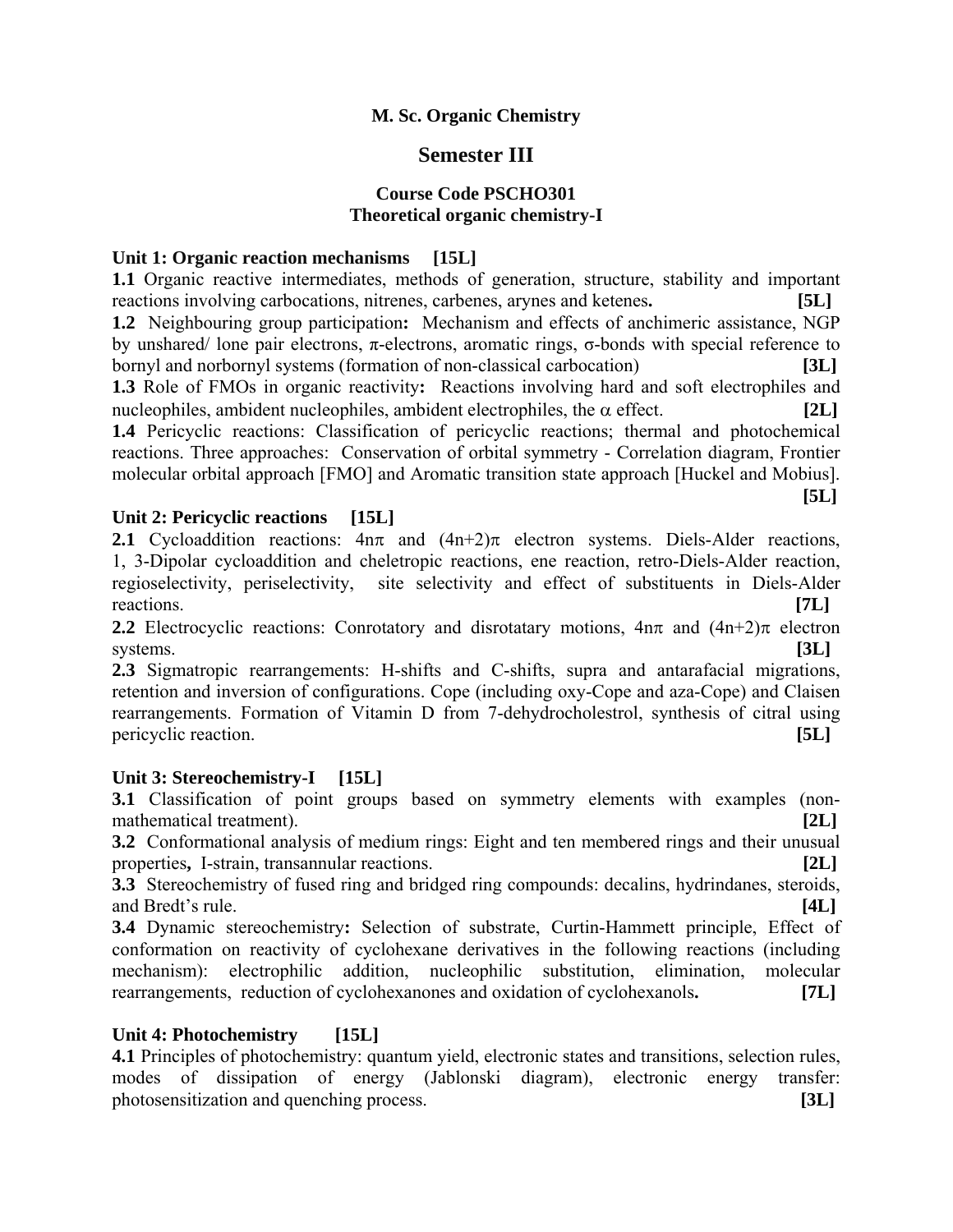**4.2** Photochemistry of carbonyl compounds:  $\pi \rightarrow \pi^*$ ,  $n \rightarrow \pi^*$  transitions, Norrish-I and Norrish-II cleavages, Paterno-Buchi reaction. Photoreduction, calculation of quantum yield, photochemistry of enones, photochemical rearrangements of α, β-unsaturated ketones and cyclohexadienones. Photo Fries rearrangement, Barton reaction. **[8L] 4.3** Photochemistry of olefins: cis-trans isomerizations, dimerizations, hydrogen abstraction, addition and Di- $\pi$ - methane rearrangement including aza-di- $\pi$ -methane. **[2L] 4.4** Photochemistry of arenes**:** 1, 2- , 1, 3- and 1, 4- additions. **[1L]**

**4.5** Singlet oxygen and photooxygenation reactions. **[1L]**

#### **Course Code-PSCHO302 Synthetic organic chemistry-I**

# **Unit 1: Name reactions with mechanism and application [15L]**

**1.1** Mukaiyama esterification, Mitsunobu reaction, Baylis Hillman reaction, Suzuki coupling, Wacker process, Heck reaction, Sonogashira reaction. **[7L] 1.2** Multicomponent reactions: Strecker synthesis, Hantszch pyridine synthesis, Biginelli synthesis, Multicomponent reactions using alkyl isocyanides: Passerini and Ugi-4-component synthesis. **[6L]** 

**1.3** Domino/cascade reactions: Introduction with one example. **[2L]** 

# **Unit 2: Protection-deprotection, umpolung and electro-organic chemistry [15L]**

**2.1** Protection and deprotection of the following functional groups: hydroxyl, carbonyl, amino and carboxyl with applications. **[5L]** 

**2.2** Concept of umpolung, generation of acyl anion equivalent using 1,3- dithianes, methyl thiomethyl sulfoxides, cyanide ions, cyanohydrin ethers, nitro compounds and vinylated ethers.

 **[5L] 2.3** Electro-organic chemistry: Introduction, electrode potential, cell parameters, electrolyte, working electrode, choice of solvents, supporting electrolytes. Cathodic reductions of alkyl halides, aldehydes, ketones, nitro compounds, olefins, arenes; electro-dimerizations. Anodic oxidation: Kolbe type reactions, oxidation of alkylbenzenes. **[5L]** 

#### **Unit 3: Enamines and ylides** [**15L]**

**3.1** Methods of preparation of enamines: condensation of secondary amine and aldehyde or ketone, reaction between alkynes and secondary amines. Comparison of reactivity of enamines and enolates. Synthetic reactions of enamines including asymmetric reactions of chiral enamines derived from chiral secondary amines. **[3L] [3L]** 

**3.2** Phosphorus, sulfur and nitrogen ylides: Preparation, structure and comparison of reactivity. Reactions of phosphorus, sulfur and nitrogen ylides with carbonyl compounds, including mechanism and stereochemistry. Wittig reaction, Wittig-Horner reaction. **[6L]** 

**3.3**  $\alpha$  C-H activation by nitro, sulfoxide, sulfone and phosphonate groups: generation of carbanions by strong bases (LDA/n-butyl lithium) and applications in C-C bond formation. Bamford-Stevens Reaction, Julia olefination and its modification**,** Bestmann-Ohira Reagent, Barton-Kellogg olefination, Steven's rearrangement. **[6L]**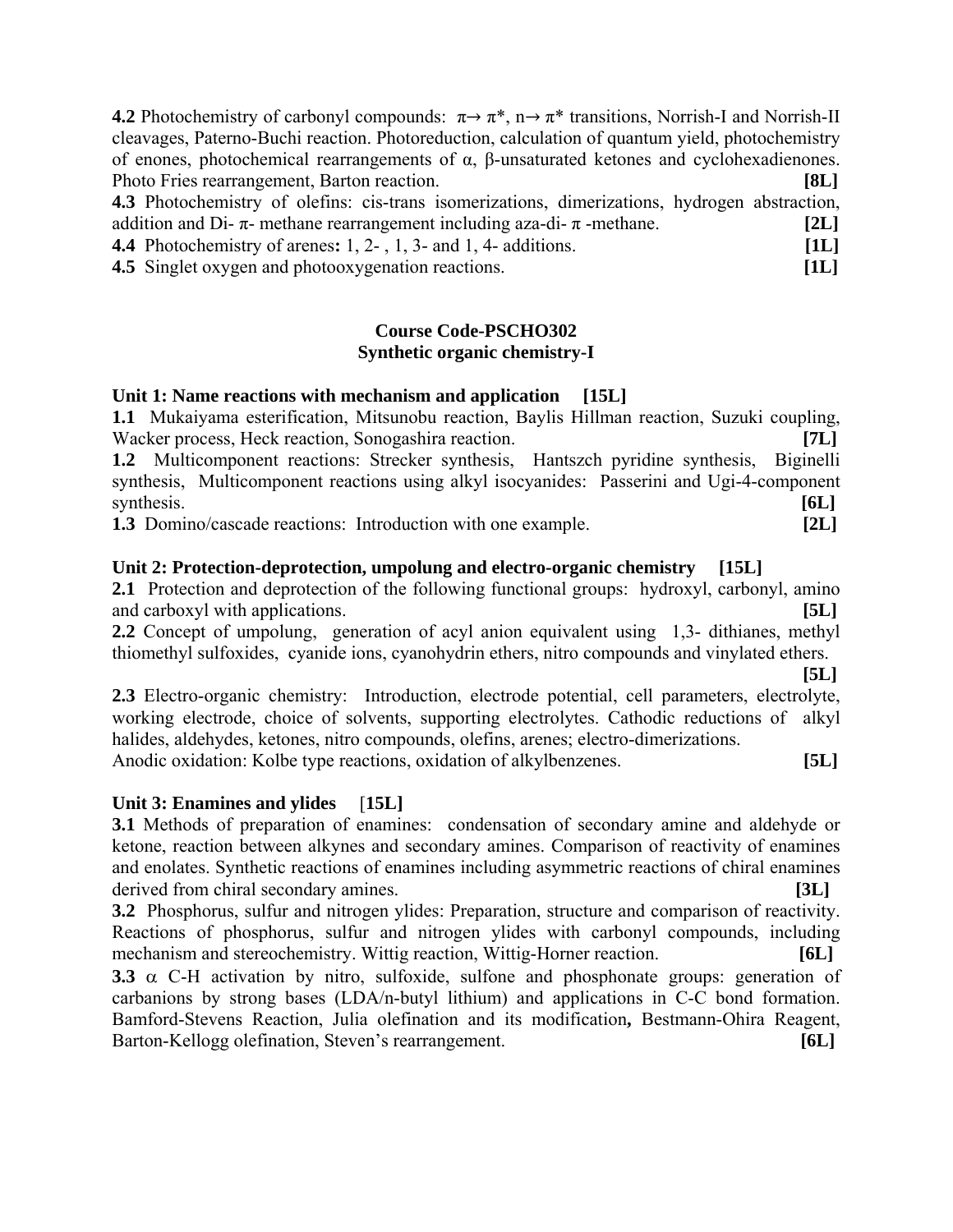#### **Unit 4: Metals / Nonmetals in organic synthesis [15 L]**

**4.1** Mercury in organic synthesis: oxymercuration and demercuration of alkenes, mechanism and regiochemistry, solvomercuration, mercuration of aromatics and transformation of arylmercurials to aryl halides. **[2L]** 

**4.2** Organoboron compounds: applications of organo-boranes, generation of diboranes, hydroboration of alkenes and alkynes: mechanism, regiochemistry, stereochemistry, asymmetric hydroboration using chiral boron reagents and functional group reduction by diborane. **[3L]** 

**4.3** Organosilicons: Important features of silicon governing the reactivity of C-Si compounds: preparation and important bond forming reactions of alkyl silanes, alkenyl silanes, aryl silanes and allyl silanes. β-silyl cations as intermediates. **[3L]**

**4.4** Silyl enol ethers as enolate precursors, iodotrimethylsilane in organic synthesis. **[2L] 4.5** Organotin compounds: preparation of alkenyl and allyl tin compounds and their applications in C-C bond formation. **[3L]** 

**4.6** Selenium in organic synthesis: Preparation of selenols/selenoxide, selenoxide elimination to create unsaturation, selenoxide and seleno acetals as α- C-H activating groups. **[2L]**

#### **Course code - PSCHO303 Natural products and spectroscopy-I**

#### **Unit 1: Heterocyclic compounds-I [15L]**

**1.1** Heterocyclic compounds: Introduction, classification, common, systematic (Hantzsch-Widman ) and replacement nomenclature of monocyclic (3-6 membered) and bicyclic (5-6

 Membered) fused heterocycles (up to three hetero atoms)**. [5L] 1.2** Small ring heterocycles (3-4 membered): Introduction, nucleophilic ring opening reactions of oxiranes, aziridines, oxetanes and azetidines. **[3L]**

**1.3** Reactivity and important methods of synthesis and general reactions of the following heterocycles: pyrazoles, imidazoles, oxazoles, isoxazoles, thiazoles, benzimidazoles, benzoxazoles, benzothiazoles. **[7L]**

#### Unit 2: Natural products-I [15L]

**2.1 Carbohydrates:** Introduction to naturally occurring sugars: Deoxysugars, aminosugars, branched sugars. Structure elucidation of lactose, D-glucosamine and mesoinositol (synthesis not expected).Structural features and applications of inositol, starch, cellulose, chitin and heparin**. [5L]**

**2.2 Natural pigments:** General structural features, occurrence, biological importance and applications of: carotenoids, anthocyanins, quinones, flavones, pterins and porphyrins (chlorophyll). Structure elucidation of β-carotene. Synthesis of ubiquinone from 3,4,5 trimethoxyacetophenone. **[5L]**

**2.3 Insect pheromones:** General structural features and importance. Synthesis of bombykol from acetylene, disparlure from 6-methylhept-1-ene, grandisol from 2-methyl-1,3-butadiene**. [3L]** 

**2.4 Alkaloids:** Occurrence and physiological importance of morphine, coniine and papaverine. Structure elucidation of papaverine. **[2L]**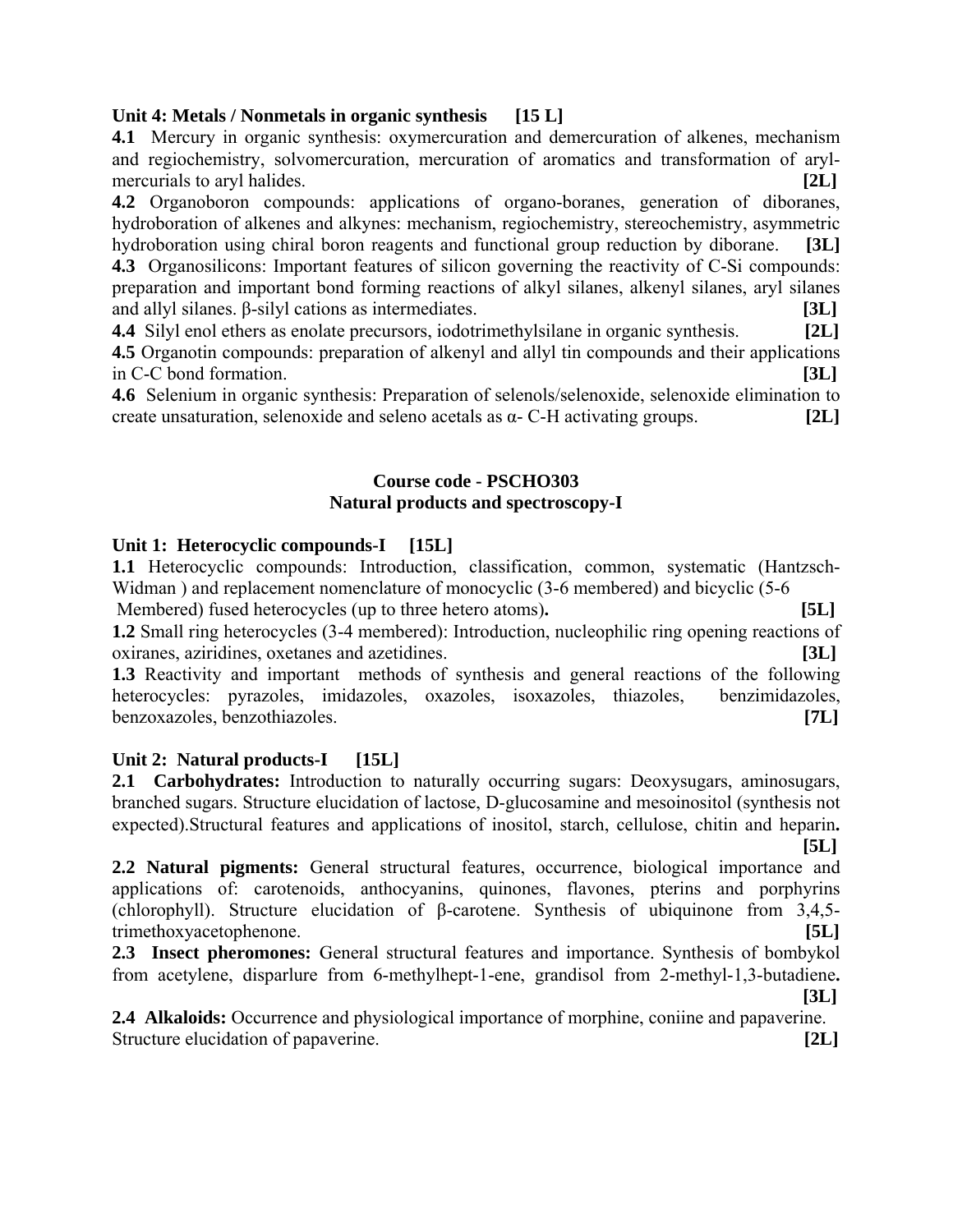#### Unit 3: Natural products- II [15L]

**3.1 Multi-step synthesis of natural products:** Synthesis of the following natural products with special reference to reagents used, stereochemistry and functional group transformations:

- a) Woodward synthesis of Reserpine from benzoquinone
- b) Corey synthesis of Longifoline from resorcinol
- c) Gilbert-Stork synthesis of Griseofulvin from phloroglucinol
- d) E. Wenkert's synthesis of β-vetivone from acetone
- e) A.V.Ramarao synthesis of 4-demethoxydaunomycin from ethyl acetoacetate. **[9L]**

**3.2 Prostaglandins:** Classification, general structure and biological importance. Structure elucidation of  $PGE_1$  and  $PGF_{1\alpha}$  (synthesis not expected). **[3L]** 

**3.3 Insect growth regulators:** General idea, structures of JH<sub>2</sub> and JH<sub>3</sub> [1L]

**3.4 Plant growth regulators:** Structural features and applications of arylacetic acids, gibberelic acids and triacontanol. Synthesis of triacontanol (synthesis of stearyl magnesium bromide and 12-bromo-1-tetrahydropyranyloxydodecane expected). **[2L]** 

# Unit 4: Advanced spectroscopic techniques-I [15L]

**4.1 IR spectroscopy**: Application in structure elucidation. Principle and applications of FT**-**IR.  **[2L]** 

**4.2 NMR spectroscopy:** Application in structure elucidation. Relaxation phenomenon and relaxation time. First order, second order and higher order spectra. Methods of simplification of complex spectra. Double resonance, NOE, NOE difference spectroscopy and chemical shift reagents.

Spin system notations, AB, AX,  $AB_2$ -AX<sub>2</sub>, AMX and  $A_2B_2$ -A<sub>2</sub>X<sub>2</sub> spin systems with suitable examples. Coupling in aromatic and heteroaromatic systems, long range coupling. Spectra of diastereotopic systems. FT-NMR spectroscopy**:** Pulse sequences, pulse widths, spins and magnetization vectors**. [7L]** 

|  | 4.3 <sup>19</sup> F- NMR and <sup>31</sup> P- NMR spectroscopy: Principles and applications. | [2L]         |
|--|----------------------------------------------------------------------------------------------|--------------|
|  | 4.4 Druhlams has al an eamhined use of ID and DMD spectrosecule techniques                   | <b>FAT 1</b> |

**4.4 Problems** based on combined use of IR and PMR spectroscopic techniques. **[4L]**

#### **Course code – PSCHO304 Medicinal and bioorganic chemistry**

#### Unit 1: Drug discovery, design & development [15L]

**1.1** Introduction, Important terms used in medicinal chemistry: receptor, therapeutic index, bioavailability, drug assay and drug potency. General idea of factors affecting bioactivity: Resonance, inductive effect, bioisosterism, spatial considerations. Basic pharmacokinetics: drug absorption, distribution, metabolism (biotransformation) and elimination. Physical and chemical parameters like solubility, lipophilicity, ionization, pH, redox potential, H-bonding, partition coefficient and isomerism in drug distribution and drug –receptor binding**. [7L] 1.2** Procedures in drug design: Drug discovery without a lead: Penicillin, Librium. Lead discovery: random screening, non-random (or targeted) screening. Lead modification: Identification of the pharmacophore, Functional group modification, Structure-activity relationship, Structure modification to increase potency and therapeutic index: Homologation, chain branching, ring-chain transformation, bioisosterism, combinatorial synthesis (basic idea).

**[8L]**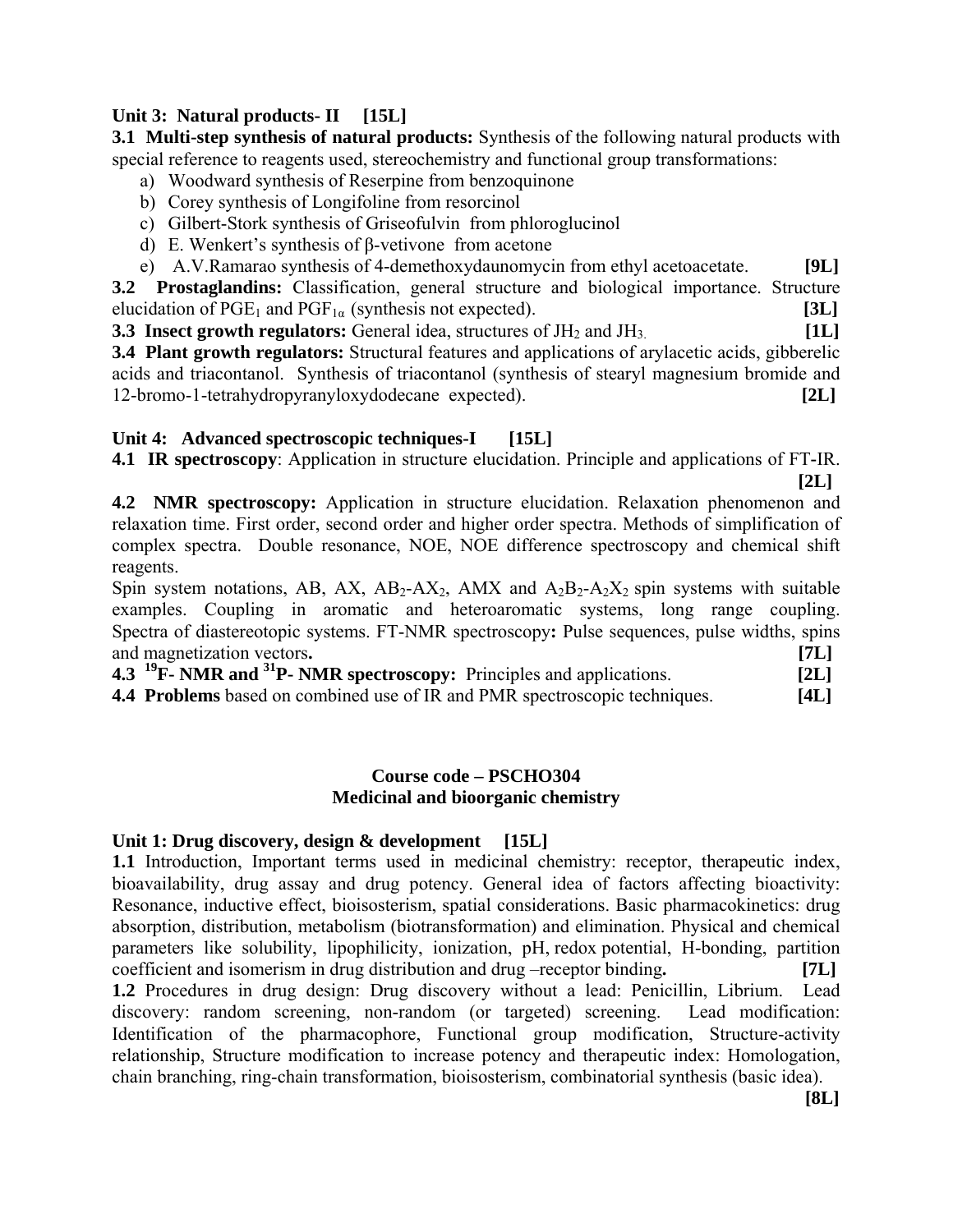#### **Unit 2: Biomolecules-I [15L]**

**2.1** Amino acids, peptides and proteins: Chemical and enzymatic hydrolysis of proteins to peptides, amino acid sequencing. Secondary structure of proteins, forces responsible for holding of secondary structures, α- helix, β-sheets, super secondary structure.Tertiary structure of protein: folding and domain structure. Quaternary structure. **[4L]**

**2.2** Nucleic acids: Structure and function of physiologically important nucleotides (c-AMP, ADP, ATP) and nucleic acids (DNA and RNA), replication, genetic code, protein biosynthesis, mutation. **[6L]**

2.3 Chemical synthesis of oligonucleotides: Phosphodiester, Phosphotriester, Phosphoramidite and H- phosphonate methods including solid phase approach. **[5L]** 

#### Unit 3: Biomolecules-II [15L]

**3.1** Chemistry of enzymes: Introduction, nomenclature, classes and general types of reactions catalyzed by enzymes. Properties of enzymes: i) Enzyme efficiency/catalytic power ii) Enzyme specificity; Fischer's 'lock and key' and Koshland 'induced fit' hypothesis. Concept and identification of active site. **[6L]**

**3.2** Factors affecting enzyme kinetics: Substrate concentration, enzyme concentration, temperature, pH, product concentration etc. Reversible and irreversible inhibition. **[4L]**

**3.3** Mechanism of enzyme action: transition-state theory, orientation and steric effect, acid-base catalysis, covalent catalysis, strain or distortion. Mechanism of chymotrypsin catalyzed hydrolysis of a peptide bond. **[5L]** 

#### **Unit 4: Biogenesis and biosynthesis of natural products [15L]**

**4.1** Biogenesis: Precursors, primary and secondary metabolites. Acetate hypothesis. Mevalonate and Shikimic acid pathways. **[7L]** 

**4.2** General principles involved in the biosynthesis of amino acids, alkaloids, steroids and terpenoids. **[3L]** 

**4.3** Biosynthesis of selected natural products: L-tryptophan, cholesterol, ephedrine, citronellol. **[5L]** 

# **Semester III: Practicals**

**Course Code:** PSCHO3P1

#### **Separation of a solid ternary mixture using micro-scale technique**

- 1. Separation of solid components of a ternary mixture (water insoluble/soluble including carbohydrates) based upon differences in the physical and the chemical properties of the components.
- 2. Purification of the three components, measurement of their mass and determination of their physical constants.
- 3. Calculation of percentage yields of the individual components. (Identification of the components is not expected).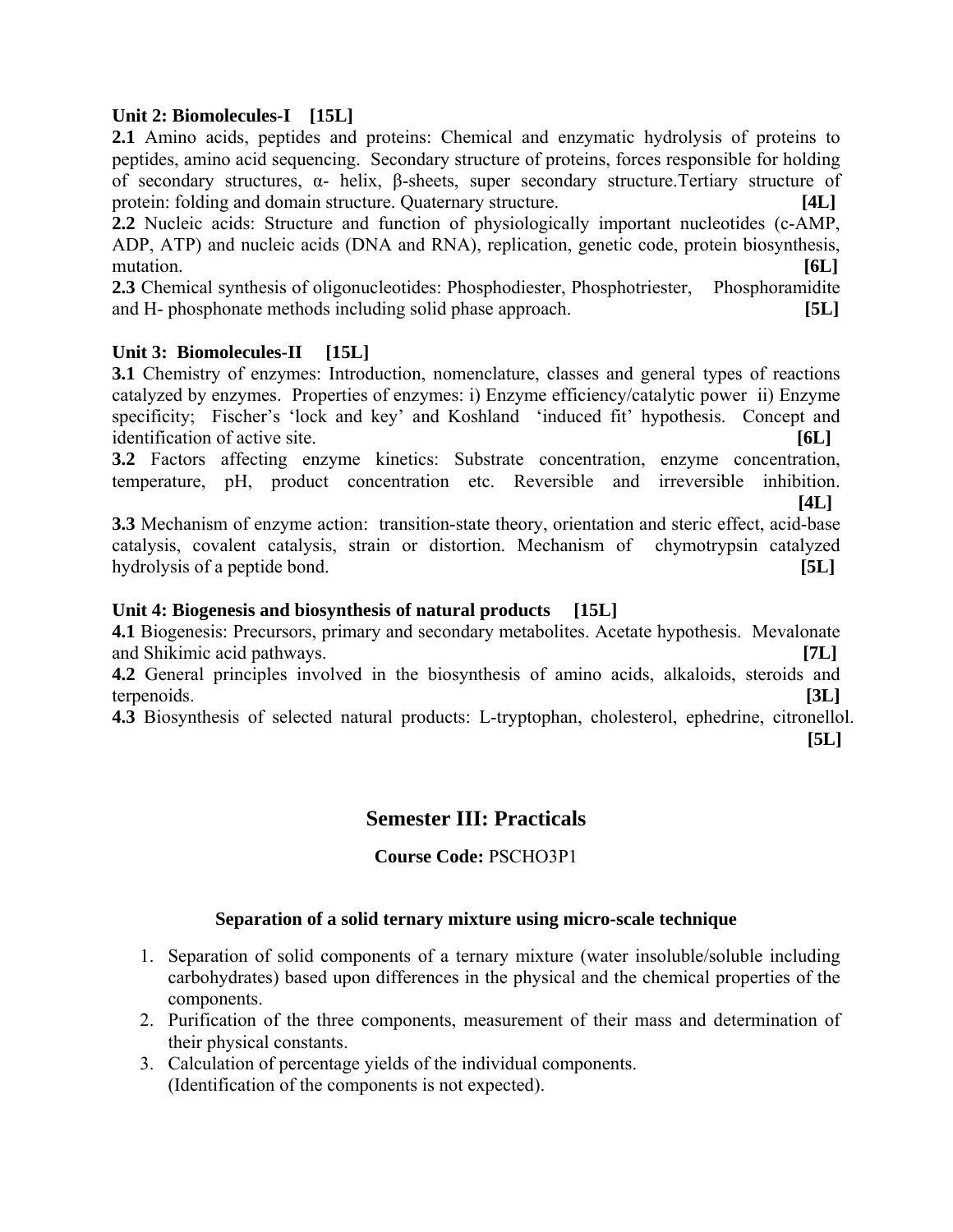#### **Course Code:**PSCHO3P2

#### **Estimation of drugs**

- 1. Estimation of penicillin by iodometric titrations.
- 2. Estimation of streptomycin using uv-visible spectrophotometer.
- 3. Estimation of paracetamol by hydrolysis.
- 4. Estimation of aspirin in the given tablet using uv-visible spectrophotometer.
- 5. Estimation of diazepam by non-aqueous titrations.
- 6. Estimation of vitamin C by iodometric titrations.

#### **Course Code:** PSCHO3P3

#### **Organic preparations (1.0 g scale)**

- 1. Benzilic acid rearrangement: Benzilic acid from benzil
- 2. Sandmeyer reaction: p-Nitroiodobenzene from p-nitroaniline
- 3. Heterocyclic compound: 7-Hydroxy-4-methylcoumarin from resorcinol
- 4. Acetylation: Mannitol hexaacetate from mannitol
- 5. Claisen-Schmidt reaction: Dibenzalacetone from benzaldehyde
- 6. Oxidation: Fluorenone from fluorene
- 7. Acetylation: Acetylferrocene from ferrocene

#### **Learning points**:

- 1. Students are expected to know (i) the planning of synthesis, effect of reaction parameters including stoichiometry, and safety aspects including MSDS (ii) the possible mechanism, expected spectral data (IR and NMR) of the starting material and final product.
- 2. Students are expected to purify the product by recrystallization, measure its mass, check the purity by TLC, determine physical constant and calculate percentage yield.

#### **Course Code:** PSCHO3P4

#### **Techniques of purification and green methods of synthesis**

#### **Set I: Techniques of purification:**

- 1. Steam distillation
- 2. Vacuum distillation
- 3. Column chromatography

#### **Set II: Green methods of synthesis (microwave induced)**

- 1. Synthesis of Schiff's base from aniline and p-anisaldehyde in the presence of lime juice
- 2. Synthesis of coumarin by Knoevenagel reaction using salicylaldehyde, and ethyl acetate in presence of a base.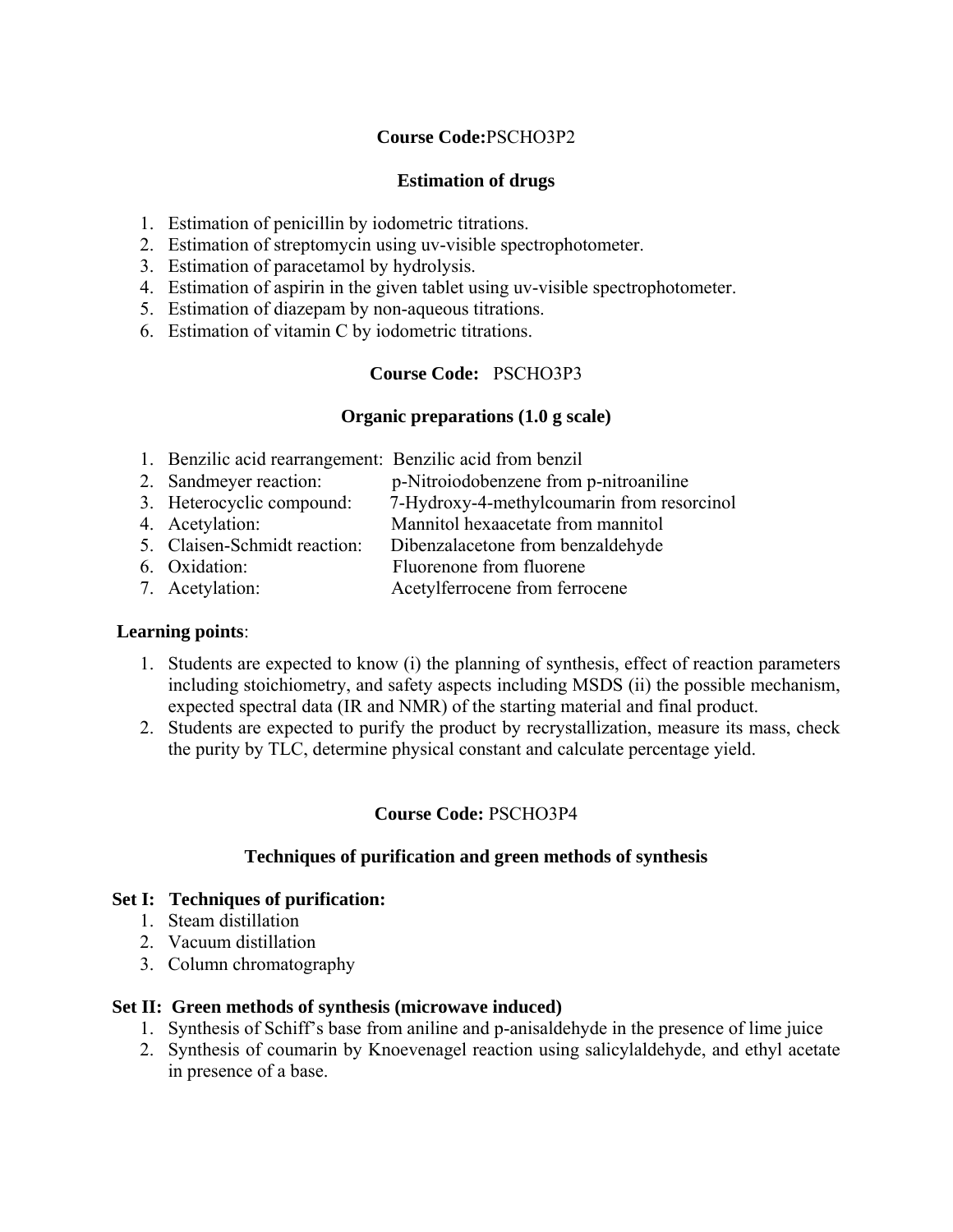- 3. Synthesis of dihydropyrimidones- Biginelli reaction: acid-catalyzed three component reaction between vanillin, ethyl acetoacetate and thiourea.
- 4. Synthesis of acetanilide from aniline.

#### **Learning points**:

#### **Set I: Techniques of purification**

- 1. Students are expected to perform a purification technique using a known mass or volume of the given substance.
- 2. Check the purity of the purified compound by TLC, measure its mass and physical constant.

#### **Set II: Green methods of synthesis (Microwave induced)**

 Students are expected to purify the product by recrystallization, measure its mass, determine physical constant and calculate percentage yield.

# **Semester IV**

#### **Course Code PSCHO 401**

#### **Theoretical organic chemistry-II**

#### **Unit 1: Physical organic chemistry [15L]**

**1.1** Structural effects and reactivity**:** Linear free energy relationship (LFER) in determination of organic reaction mechanism, The Hammett equation, substituent constants, theories of substituent effects, interpretation of σ-values, reaction constants ρ, Yukawa-Tsuno equation**.[7L] 1.2** Uses of Hammett equation, deviations from Hammett equation. Dual parameter correlations, Inductive substituent constants. The Taft model,  $\sigma_I$  and  $\sigma_R$  scales, steric parameters Es and β. Solvent effects, Okamoto-Brown equation, Swain-Scott equation, Edward and Ritchie  $\text{correlations}, \text{Grunwald-Winstein equation}, \text{Dimroth's } E_{\text{T}} \text{ parameter.}$  [8L]

#### **Unit 2: Supramolecular chemistry [15L]**

**2.1** Principles of molecular associations and organizations as exemplified in biological macromolecules like nucleic acids, proteins and enzymes. **[3L] 2.2** Synthetic molecular receptors: receptors with molecular cleft, molecular tweezers, receptors with multiple hydrogen sites. **[3L] 2.3** Structures and properties of crown ethers, cryptands, cyclophanes, calixarenes, rotaxanes and cyclodextrins. Synthesis of crown ethers, cryptands and calixarenes **[6L] 2.4** Molecular recognition and catalysis, molecular self assembly. **[3L]** 

#### Unit 3: Stereochemistry- II [15L]

**3.1** Racemisation and resolution: Mechanism of racemisation, methods of resolution: chemical, kinetic and equilibrium asymmetric transformation and through inclusion compounds. **[3L] 3.2** Determination of enantiomer and diastereomer composition: Isotope dilution method, enzymatic

method, chromatographic methods. Methods based on NMR spectroscopy: use of chiral derivatising agents (CDA), chiral solvating agents (CSA) and Lanthanide shift reagents (LSR). **[3L]**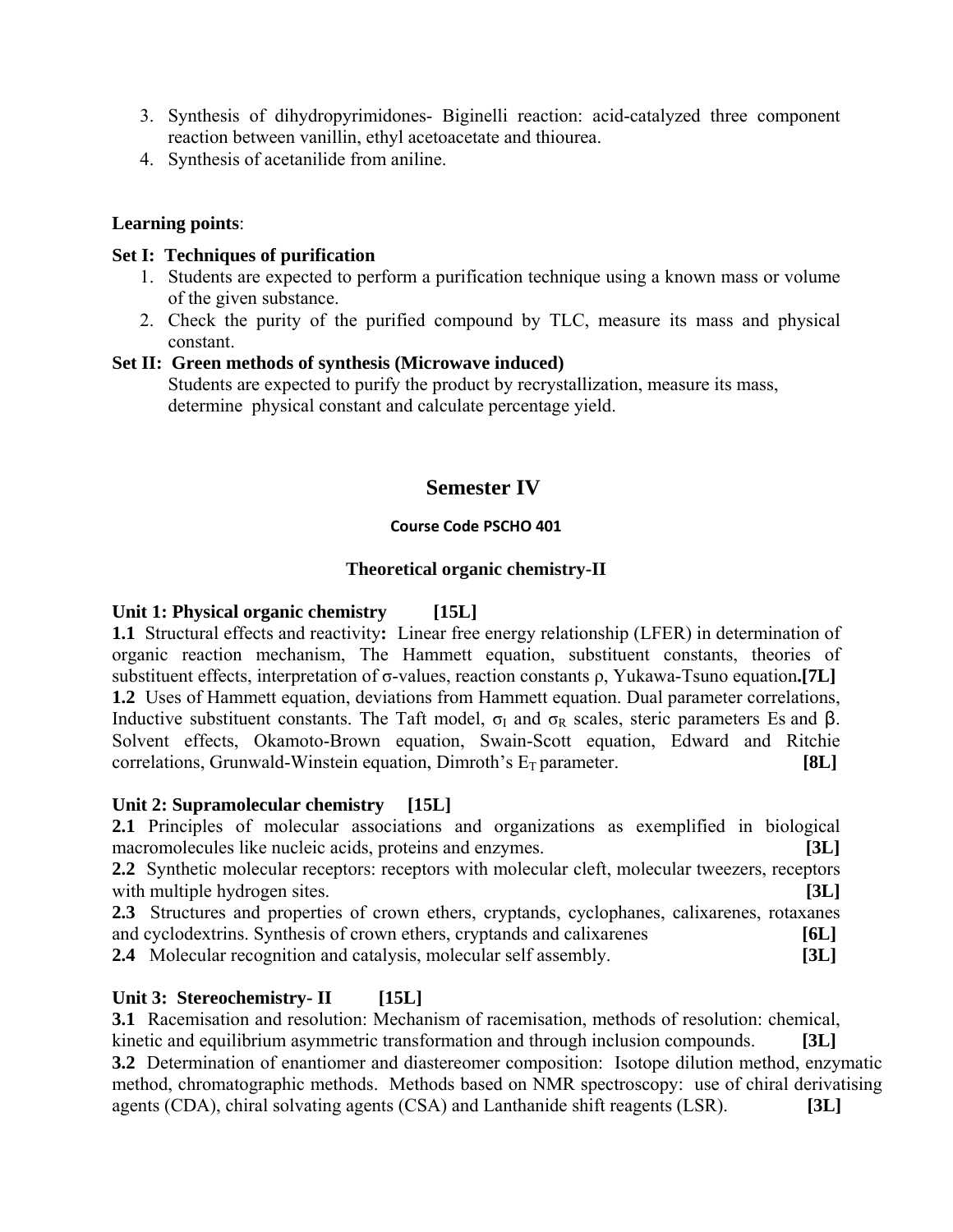**3.3** Correlative methods for configurational assignment: chemical, optical rotation, quasi-racemate and NMR spectroscopy. **[4L]**

**3.4** Molecular dissymmetry and chiroptical properties: Linearly and circularly polarized light. Circular birefringence and circular dichroism. ORD and CD curves. Cotton effect and its applications. The octant rule and the axial  $\alpha$ -haloketone rule with applications. **[5L]** 

#### **Unit 4: Asymmetric synthesis [15L]**

**4.1** Principles of asymmetric synthesis: Introduction, the chiral pool in Nature, methods of asymmetric induction – substrate, reagent and catalyst controlled reactions**. [3L] 4.2** Synthesis of α-amino acids (Corey's diastereoselective hydrogenation of cyclic hydrazones),

synthesis of L-DOPA [Knowles's Mosanto process]. **[1L]** 

**4.3** Asymmetric reactions with mechanism: Aldol and related reactions including Cram's rule, Sharpless enantioselective epoxidation, hydroxylation, aminohydroxylation, Diels-Alder reaction, reduction of prochiral carbonyl compounds and olefins**. [8L]** 

**4.4** Use of chiral auxiliaries in diastereoselective reductions, asymmetric amplification . Use of chiral BINOLs, BINAPs and chiral oxazolines and oxazolidines in asymmetric transformations. **[3L]** 

#### **Course Code PSCHO402 Synthetic organic chemistry-II**

# **Unit 1: Radicals in organic synthesis [15 L]**

| 1.1 General aspects: Electrophilic and nucleophilic radicals and their reactivity with $\pi$ -  |      |
|-------------------------------------------------------------------------------------------------|------|
| rich/deficient olefins.                                                                         | [1L] |
| 1.2 Inter- and intramolecular aliphatic C-C bond formation using tin hydride, carbon hydride,   |      |
| thio donor (Barton's reaction).                                                                 | [2L] |
| <b>1.3</b> Cleavage of C-X, C-Sn, C-Co and C-S bonds in the generation of radicals.             | [3L] |
| 1.4 Trapping by electron transfer reactions using manganese triacetate.                         | [1L] |
| 1.5 Radical –radical processes: oxidative couplings, single electron oxidation of carbanions to |      |
| generate radicals, dehydrodimerization and reductive couplings.                                 | [3L] |
| 1.6 C-C bond formation in aromatics: Introduction, electrophilic and nucleophilic radical       |      |
| reactions on aromatics, radical reactions on heteroaromatics: alkylations and acylations.       | [3L] |
| <b>1.7</b> Hunsdiecker halodecarboxylation, autooxidation                                       | [2L] |
|                                                                                                 |      |

#### Unit 2: Designing organic synthesis [15L]

2.1 Methodology in organic synthesis: convergent and divergent synthesis, functional group interconversions, general methods of synthesis of 4 -7 membered rings, disconnection approach and retrosynthetic analysis, idea of synthons and synthetic equivalents . Retrosynthesis of acyclic saturated and unsaturated systems, monocyclic, bicyclic and aromatic compounds. **[11L] 2.2** Synthesis of some complex molecules: synthetic routes based on retrosynthetic analysis for following molecules: prostaglandin A**2**, atropine and camphor. **[4L]** 

#### Unit 3: Newer methods in organic synthesis [15L]

| 3.1 Basic principles and applications of the following in organic synthesis: Crown ethers, |      |
|--------------------------------------------------------------------------------------------|------|
| cryptands, micelles, cyclodextrins, clay and zeolites and phase transfer catalysts.        | [9L] |
| 3.2 Introduction to polymer supported reagents and organocatalysts.                        | 3L   |
| 3.3 Principles and applications of ultrasound and microwaves in organic synthesis.         | [3L] |
|                                                                                            |      |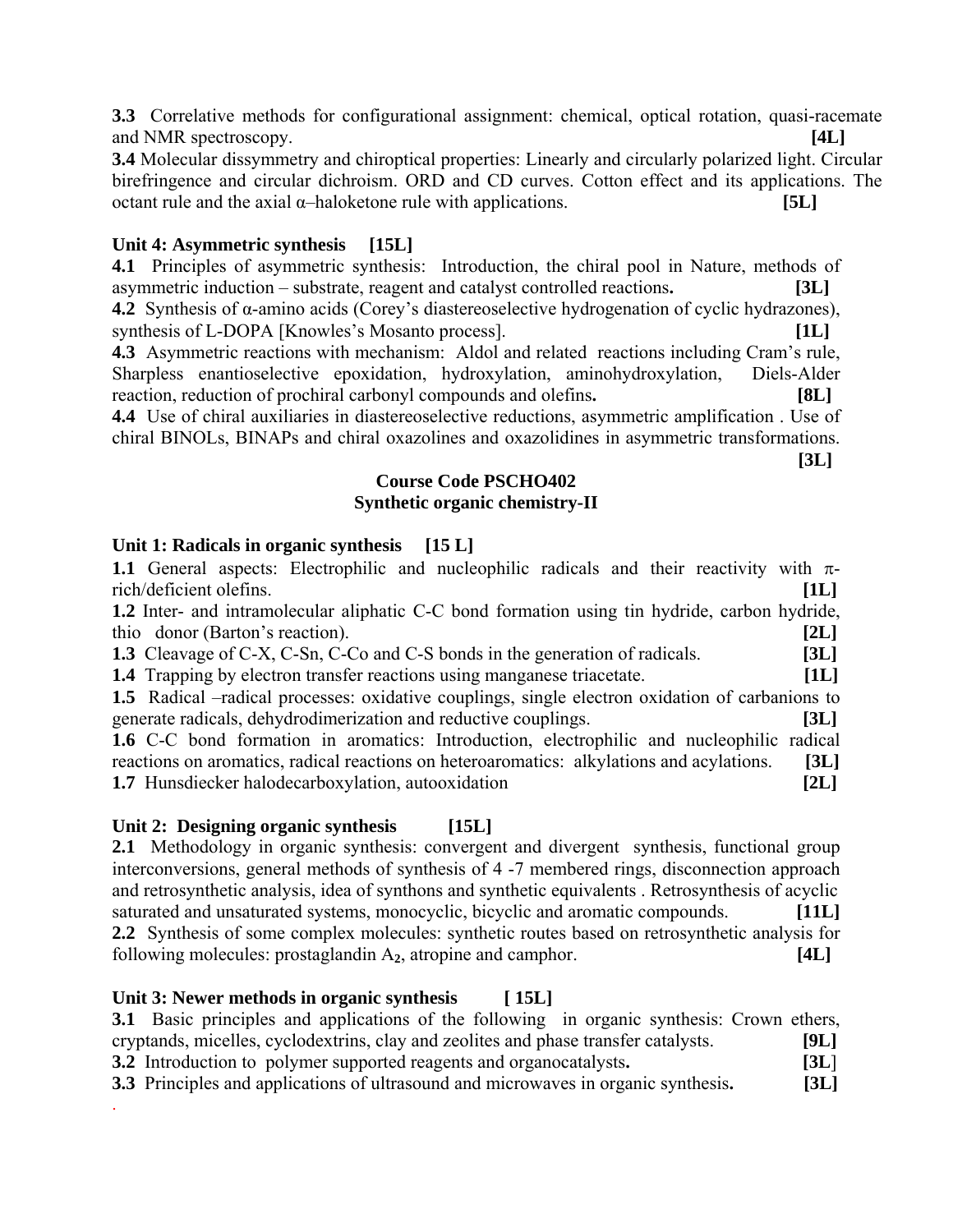#### **Unit 4: Transition and rare earth metals in organic synthesis [15 L]**

**4.1** Introduction, basic concepts, 18 electron rule, bonding in transition metal complexes, oxidative addition, reductive elimination, migratory insertion. **[3L] 4.2** Palladium in organic synthesis:  $π$ -bonding of Pd with olefins, applications in C-C bond formation, carbonylation, alkene isomerisation, cross coupling of organometallics and halides. Catalysis of cycloaddition reactions and heteroatom coupling to produce bonds between aryl/vinyl groups and N, S or P atoms. **[3L] 4.3** Olefin metathesis using Grubb's catalyst. **[1L]**

**4.4** Applications of nickel, cobalt, iron, rhodium and chromium carbonyls in organic synthesis.

 **[4L] 4.5** Applications of samarium iodide including reduction of organic halides, aldehydes and ketones, α-functionalised carbonyl compounds and nitro compounds. **[1L] 4.6** Applications of Cerium (IV) in synthesis of heterocyclic quinoxaline derivatives and its role as a deprotecting agent. **[1L]** 

**4.7** Sc(OTf)<sub>3</sub> and Yb(OTf)<sub>3</sub> as water tolerant Lewis acid catalysts in aldol condensation, Michael reaction, Diels-Alder reaction, Friedel-Crafts reaction, oxidation reactions. **[2L]**

#### **Course code: PSCHO403 Natural products and spectroscopy-II**

# Unit 1: Heterocyclic compounds-II [15L]

Reactivity, important methods of synthesis and general reactions of the following heterocycles: pyridines, pyridine-N-oxide, pyridazines, pyrimidines, pyrazines, s-triazines, quinolines, isoquinolines, indoles, purines, oxazines, coumarins. **[15L]** 

# Unit 2: Natural products-III [15L]

**2.1 Steroids:** General structure, classification. Occurrence, biological role, important structural and stereochemical features of the following: corticosteroids, steroidal hormones, steroidal alkaloids, sterols and bile acids. **[5L]** 

| 2.2 Synthesis of 16-DPA from cholesterol and plant sapogenin.                                     | 2L   |
|---------------------------------------------------------------------------------------------------|------|
| <b>2.3</b> Synthesis of the following from 16-DPA: androsterone, testosterone, oestrone, oestrol, |      |
| oestradiol and progesterone.                                                                      | [5L] |
| <b>2.4</b> Synthesis of cinerolone, jasmolone, allethrolone, exaltone and muscone.                | 3L   |

# Unit 3: Natural products-IV [15L]

**3.1 Vitamins:** Classification, sources and biological importance of vitamin  $B_1$ ,  $B_2$ ,  $B_6$ , folic acid, B<sub>12</sub>, C, D<sub>1</sub>, E (α-tocopherol), K<sub>1</sub>, K<sub>2</sub>, H (β- biotin). Synthesis of the following:

Vitamin  $B_1$  including synthesis of pyrimidine and thiazole moieties

Vitamin  $B_2$  from 3, 4-dimethylaniline and  $D(-)$ ribose

Vitamin  $B_6$  from: 1) ethoxyacetylacetone and cyanoacetamide

2) ethyl ester of N-formyl-DL-alanine( Harris synthesis)

Vitamin E ( $\alpha$ -tocopherol) from trimethylquinol and phytyl bromide

Vitamin K<sub>1</sub> from 2-methyl-1, 4-naphthaquinone and phytol. **[7L]** 

**3.2 Antibiotics:** Classification on the basis of activity. Structure elucidation of penicillin-G and cephalosporin-C. Synthesis of penicillin-G and phenoxymethylpenicillin from D-penicillamine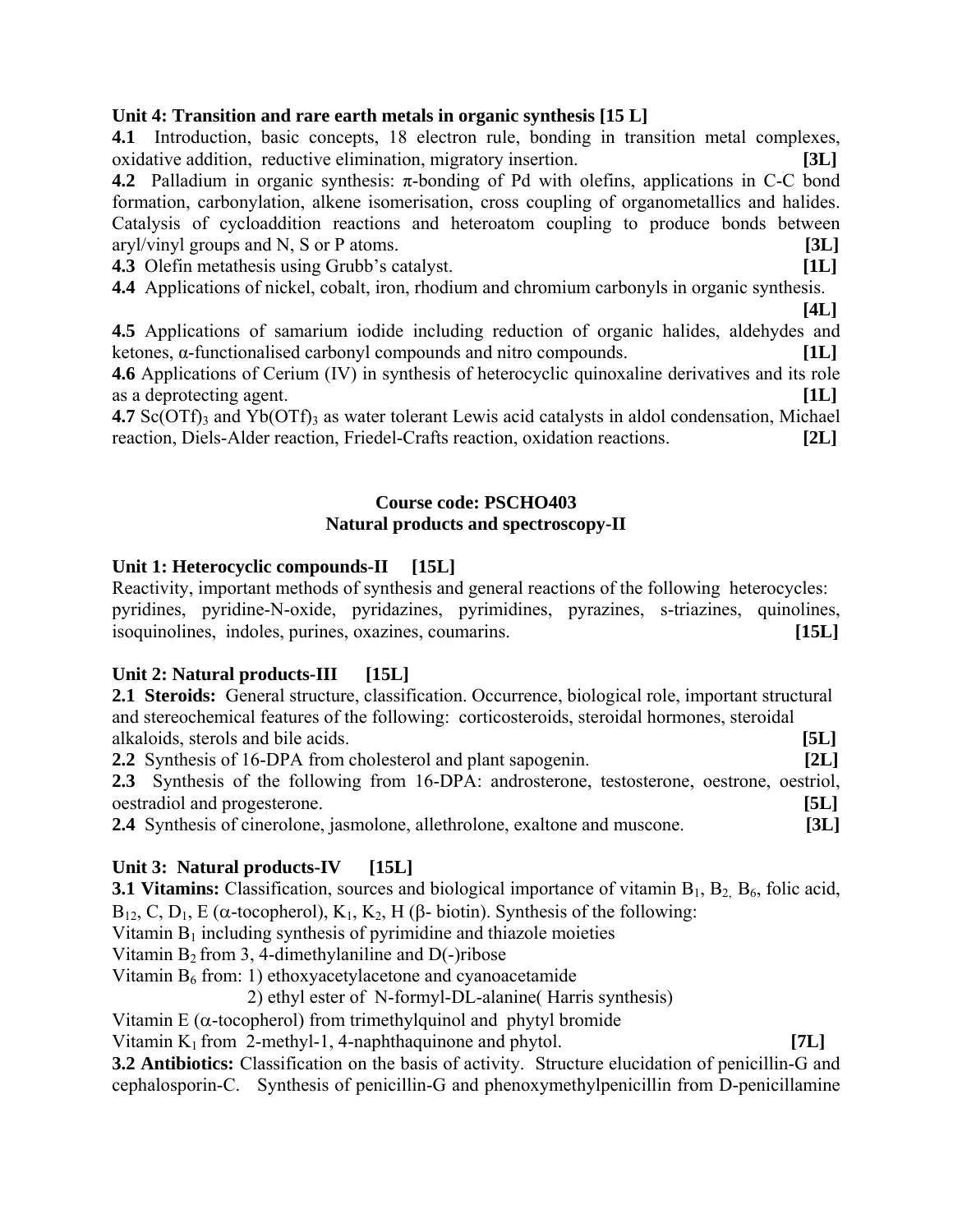and t-butyl phthalimide malonaldehyde (synthesis of D-penicillamine and t-butyl phthalimide malonaldehyde expected). **[6L]** 

**3.3 Naturally occurring insecticides:** Sources, structure and biological properties of pyrethrums (pyrethrin I), rotenoids (rotenone), azadirachtin. Synthesis of pyrethrin I. **[2L]** 

# **Unit 4: Advanced spectroscopic techniques [15L]**

**4.1 13C –NMR spectroscopy:** Introduction, **<sup>13</sup>**C- chemical shifts, calculation of **<sup>13</sup>**C- chemical shifts, proton coupled <sup>13</sup>C - spectra, proton decoupled <sup>13</sup>C- spectra. Off- resonance decoupling, DEPT technique, heteronuclear coupling of carbon to **<sup>19</sup>**F and **<sup>31</sup>**P. **[4L] 4.2 Two-dimensional NMR spectroscopy:** Introduction, COSY and HETCOR techniques, (including interpretation of COSY and HETCOR spectra). NOESY and ROESY techniques. . **[4L] 4.3 Problems** based on combined use of spectroscopic techniques/ advanced techniques. **[3L] 4.4 ESR and Fluorescence spectroscopy:** Principles and applications**. [3L]**

**4.5** Applications of NMR in medicine. **[1L]** 

#### **Course code: PSCHO404 Medicinal, bioorganic and green chemistry**

#### **Unit 1: Drug design, development and synthesis: [15L]**

**1.1** Introduction to Quantitative Structure Activity Relationship studies. QSAR parameters - Steric effects: The Taft and other equations; Methods used to correlate regression parameters with biological activity: Hansch analysis - A linear multiple regression analysis.<sup>[51]</sup> **1.2** Introduction to modern methods of drug design and synthesis - computer-aided molecular graphics based drug design, drug design via enzyme inhibition (reversible and irreversible), biotechnology and drug design. **[3L]** 

**1.3** Concept of prodrugs and soft drugs: a) Prodrugs: Prodrug design, types of prodrugs, functional groups in prodrugs, advantages of prodrug use. b) Soft drugs: Concept and properties

 **[3L]**

**1.4** Synthesis and application of the following drugs: Fluoxetine, oxyphenbutazone, cetrizine, esomeprazole, fluconazole, zidovudine, methotrexate, diclofenac, labetalol, fenofibrate. **[4L]** 

#### Unit 2: Biomolecules - III [15L]

**2.1** Chemistry of coenzymes. Structure, mechanism of action and bio-modeling studies of the following coenzymes: nicotinamide adenine dinucleotide, flavin adenine dinucleotide, thiamine pyrophosphate, pyridoxal phosphate, Vitamin B12, biotin, lipoic acid, Coenzyme A. **[12L] 2.2** Oxygen activation in biological systems with reference to cytochromes. **[3L]**

#### Unit 3: Biomolecules – IV [15L]

**3.1** Role of main enzymes involved in the synthesis and breakdown of glycogen. **[2L] 3.2** Enzyme catalyzed organic reactions: Hydrolysis, hydroxylation, oxidation and reduction**. [6L]** 

**3.3** Enzymes in organic synthesis. Fermentation: Production of drugs/ drug intermediates by fermentation. Production of chiral hydroxy acids, vitamins, amino acids, β-lactam antibiotics. Synthesis of chemicals via microbial transformation, synthesis of L-ephedrine. Chemical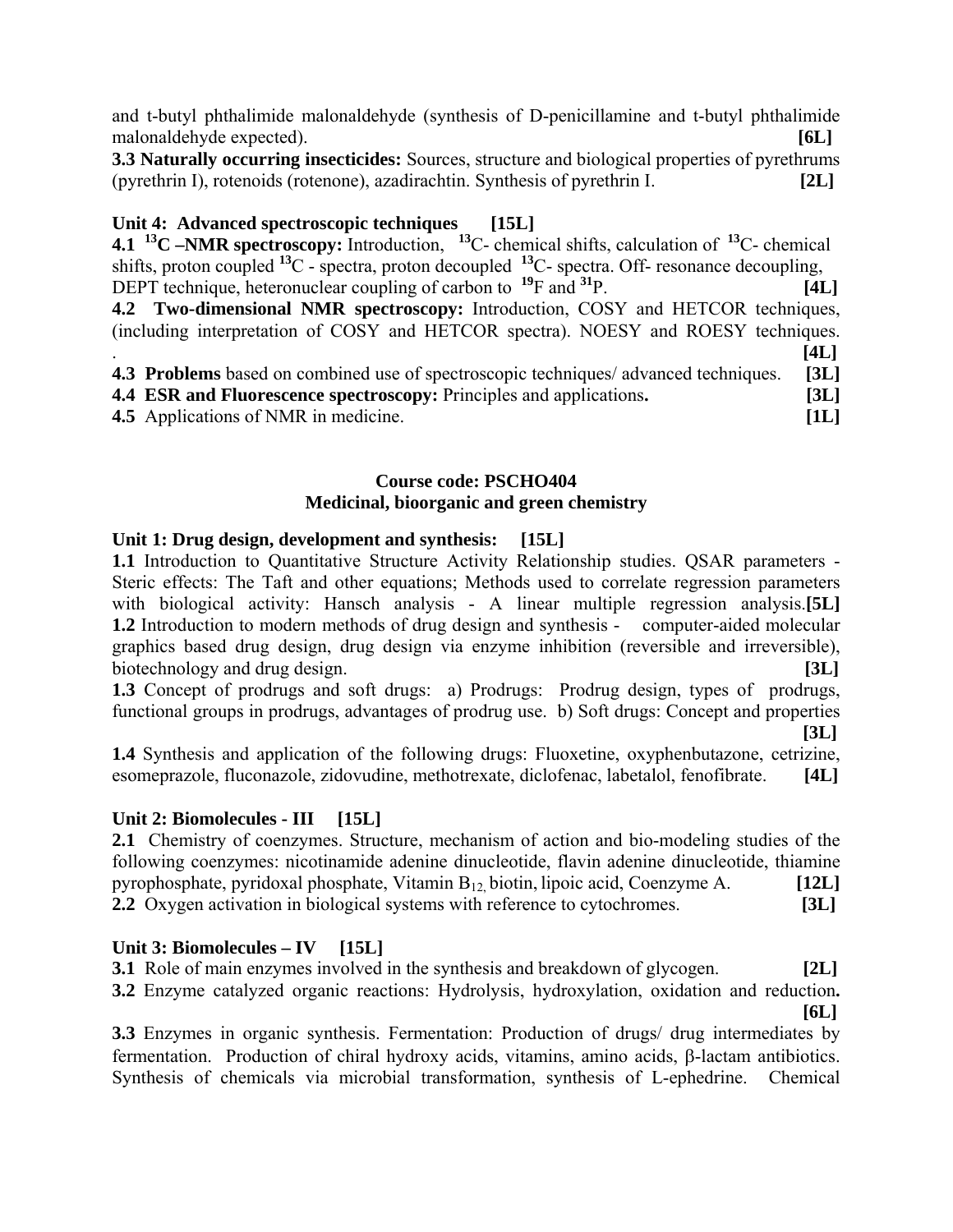processes with isolated enzymes in free form (hydrocyanation of m-phenoxybenzaldehyde) / immobilized form (production of 6-aminopenicillanic acid). **[7L]** 

#### **Unit 4: Green chemistry [15L]**

**4.1** Introduction, basic principles of green chemistry. Designing a green synthesis: Green starting materials, green reagents, green solvents and reaction conditions, green catalysts**. [1L] 4.2** Use of the following in green synthesis with suitable examples:

- a) Green reagents: dimethylcarbonate, polymer supported reagents.
- b) Green catalysts: Acid catalysts, oxidation catalysts, basic catalysts, phase transfer catalysts [Aliquat 336, benzyltrimethyl ammonium chloride (TMBA), Tetra-n-butyl ammonium chloride, crown ethers], biocatalysts.
- c) Green solvents: water, ionic liquids, deep eutectic solvents, supercritical carbon dioxide.
- d) Solid state reactions: solid phase synthesis, solid supported synthesis.
- e) Microwave assisted synthesis: reactions in water, reactions in organic solvents, solvent free reactions.
- f) Ultrasound assisted reactions. **[10L]**

 **4.3** Comparison of traditional processes versus green processes in the syntheses of ibuprofen, adipic acid, 4-aminodiphenylamine, p-bromotoluene and benzimidazole. **[4L]** 

# **Semester IV: Practicals**

#### **Course Code:** PSCHO4P1

#### **Paper I: Separation of solid-liquid/ liquid-liquid ternary mixture using micro-scale technique**

- 1. Separation of components of ternary mixtures (solid-liquid or liquid-liquid) based upon differences in the physical and the chemical properties of the components.
- 2. Purification of the three components, measurement of their mass and determination of their physical constants.
- 3. Calculation of percentage yield of the individual components. (Identification of the components is not expected). **(Minimum 6 experiments)**

#### **Course Code:** PSCHO4P2

#### **Paper II: Identification of any unknown organic compound with preparation, purification and physical constant of derivative. (Minimum 8 organic compounds)**

#### **Course Code:** PSCHO4P3

#### **Isolation / Estimation of natural products**

1. Extraction of clove oil from cloves.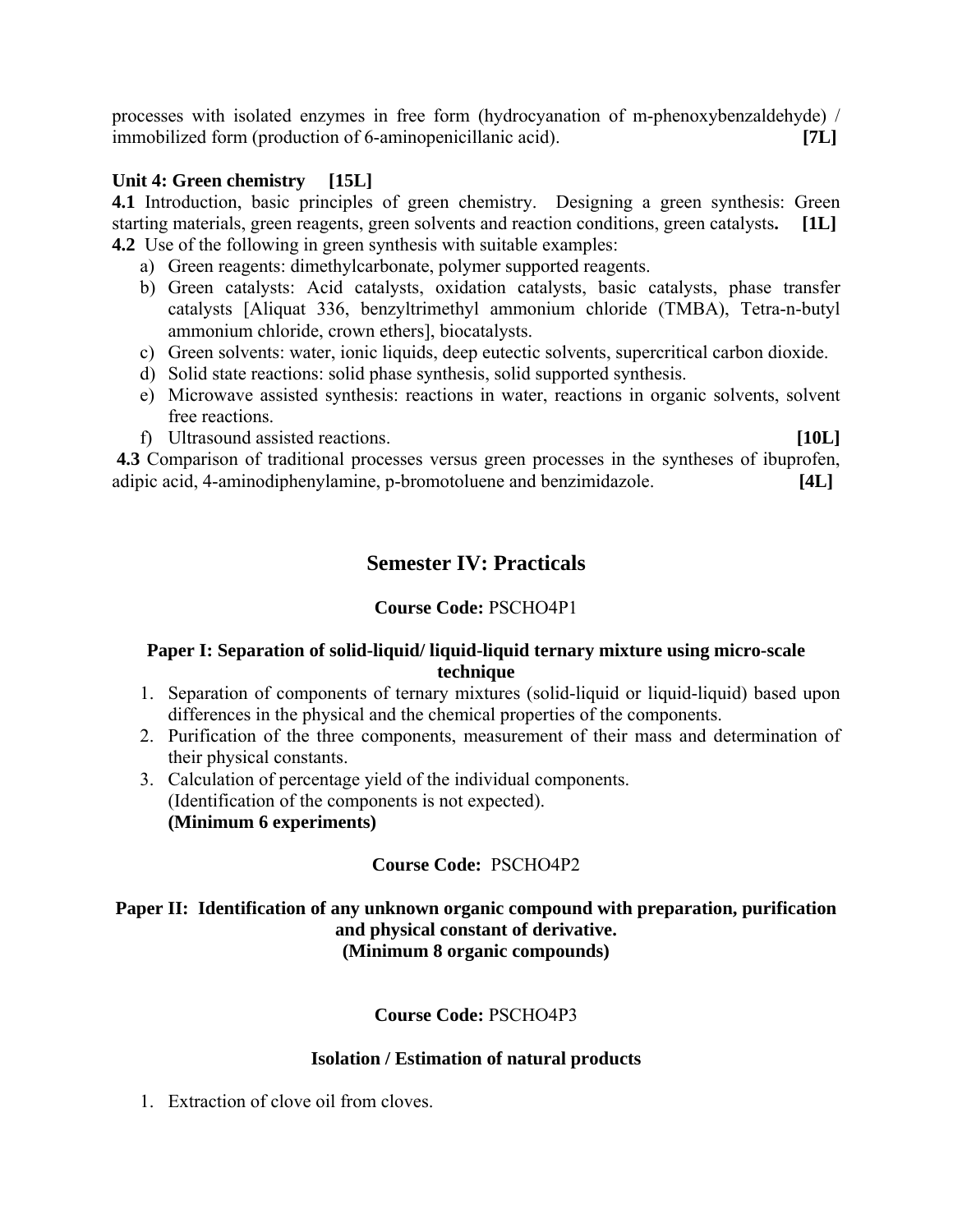- 2. Extraction of nicotine dipicrate from tobacco.
- 3. Estimation of proteins by Biuret method using spectrophotometer.
- 4. Estimation of glucose by Folin Wu method.
- 5. Estimation of citral using hydroxylamine hydrochloride.
- 6. Estimation of saponification value of oil.

#### **Course Code:** PSCHO4P4

#### **Interpretation of spectral data of organic compounds (UV, IR, PMR, CMR and Mass spectra).**

A student will be given UV, IR, PMR, CMR, and Mass spectra of a compound from which preliminary information should be reported within first half an hour of the examination without referring to any book/reference material. The complete structure of the compound may then be elucidated by referring to any standard text-book/reference material etc (**Minimum 8 spectral analysis)** 

#### **References for Course Code PSCHO 301 and 401: Paper I**

- 1 March's Advanced Organic Chemistry, Jerry March, sixth edition, 2007, John Wiley and sons.
- 2 A guide to mechanism in Organic Chemistry, 6**th** edition, 2009, Peter Sykes, Pearson education, New Delhi.
- 3 Advanced Organic Chemistry: Reaction Mechanisms, R. Bruckner, Academic Press (2002).
- 4 Mechanism and theory in Organic Chemistry, T. H. Lowry and K. C. Richardson, Harper and Row.
- 5 Organic Reaction Mechanism, 4<sup>th</sup> edition, V. K. Ahluvalia, R. K. Parashar, Narosa Publication.
- 6 Reaction Mechanism in Organic Chemistry, S.M. Mukherji, S.P. Singh, Macmillan Publishers, India.
- 7 Organic Chemistry, Part A and B, Fifth edition,2007, Francis A. Carey and Richard J. Sundberg, Springer.
- 8 Carbenes, Nitrenes and Arynes. Von T. L. Gilchrist, C. W. Rees. Th. Nelson and Sons Ltd., London 1969.
- 9 Organic reactive intermediates, Samuel P. MacManus, Academic Press.
- 10 Organic Chemistry, J. Clayden, S. Warren, N. Greeves, P. Wothers, 1st Edition, Oxford University Press ( 2001).
- 11 Organic Chemistry, Seventh Edition, R.T. Morrison, R. N. Boyd & S. K. Bhattacharjee, Pearson.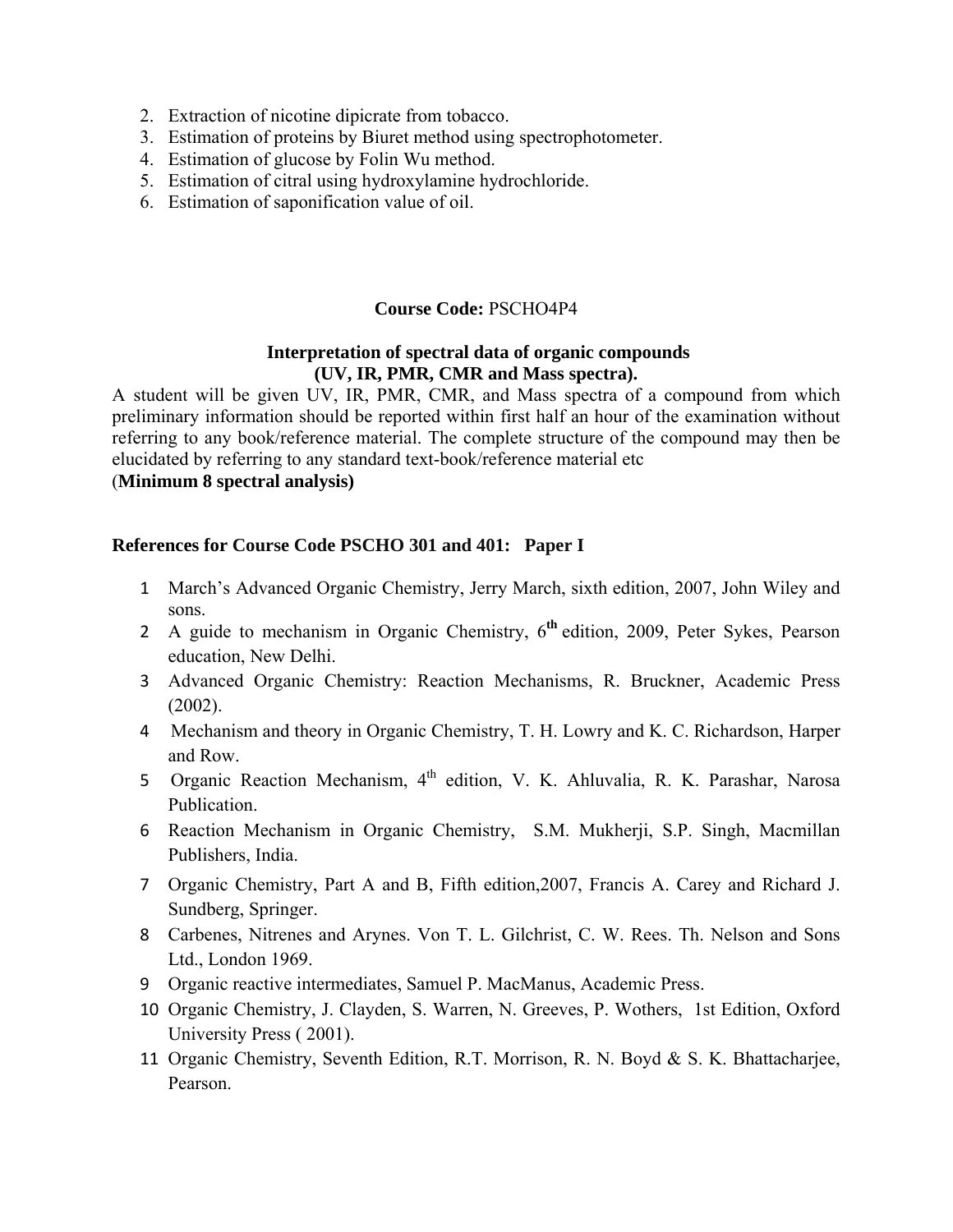- Advanced Organic Chemistry: Reactions & Mechanisms, second edition, B. Miller and R. Prasad, Pearson.
- Organic reactions & their mechanisms, third revised edition, P.S. Kalsi, New Age International Publishers.
- Organic Chemistry: Structure and Function, P. Volhardt and N. Schore, 5th Edition,
- Organic Chemistry, W. G. Solomons, C. B. Fryhle, , 9th Edition, Wiley India Pvt. Ltd.,2009.
- Pericyclic Reactions, S. Sankararaman, Wiley VCH, 2005.
- Advanced organic chemistry, Jagdamba Singh L. D. S. Yadav, Pragati Prakashan, 2011
- Pericyclic reactions, Ian Fleming, Oxford university press, 1999.
- Pericyclic reactions-A mechanistic approach, S. M. Mukherji, Macmillan Co. of India 1979.
- 20 Organic chemistry, <sup>8th</sup> edition, John McMurry
- 21 Modern methods of Organic Synthesis,  $4<sup>th</sup>$  Edition W. Carruthers and Iain Coldham, Cambridge University Press 2004
- Modern physical chemistry, Eric V Anslyn, Dennis A. Dougherty, University science books,2006
- Physical Organic Chemistry, N. S. Isaacs, ELBS/Longman
- Stereochemistry of Carbon Compounds: Principles and Applications, D, Nasipuri, **rd** edition, New Age International Ltd.
- Stereochemistry of Organic Compounds, Ernest L. Eliel and Samuel H. Wilen, Wiley-India edit
- Stereochemistry, P. S. Kalsi, 4**th** edition, New Age International Ltd
- Organic Stereochemistry, M. J. T. Robinson, Oxford University Press, New Delhi, India edition, 2005
- Bioorganic, Bioinorganic and Supramolecular chemistry, P.S. Kalsi and J.P. Kalsi. New Age International Publishers
- Supramolecular Chemistry; Concepts and Perspectives, J. M. Lehn, VCH.
- Crown ethers and analogous compounds, M. Hiraoka, Elsevier, 1992.
- Large ring compounds, J.A.Semlyen, Wiley-VCH, 1997.
- Fundamentals of Photochemistry, K. K. Rohtagi-Mukherji, Wiley- Eastern
- Essentials of Molecular Photochemistry, A. Gilbert and J. Baggott, Blackwell Sciertific Publication.
- Molecular Photochemistry, N. J. Turro, W. A. Benjamin.
- Introductory Photochemistry, A. Cox and T. Camp, McGraw-Hill
- Photochemistry, R. P. Kundall and A. Gilbert, Thomson Nelson.
- Organic Photochemistry, J. Coxon and B. Halton, Cambridge University Press.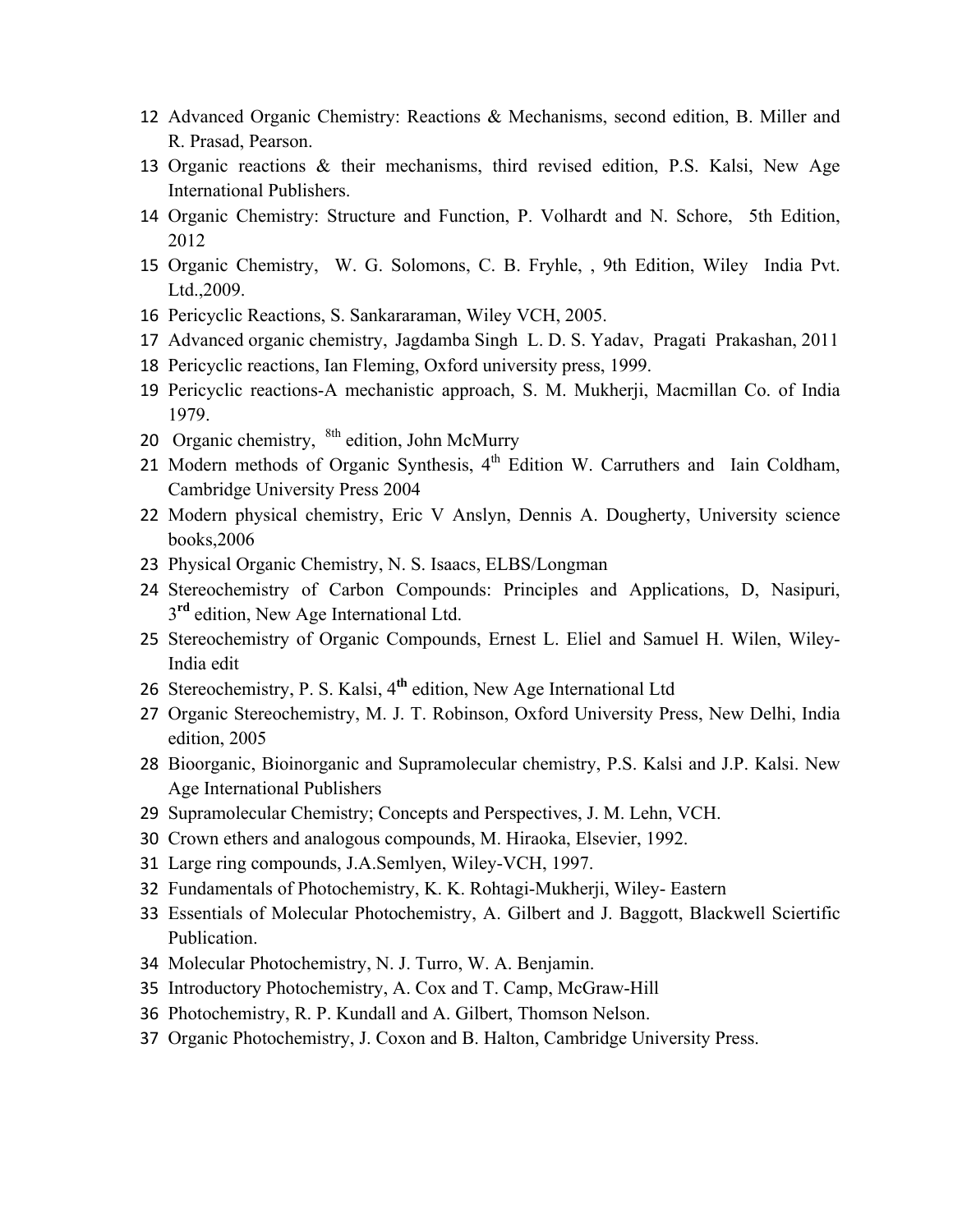# **References for Course Code PSCHO 302 and 402: Paper II**

- 1. Advanced Organic Chemistry Part A and Part B: Reaction and Synthesis, Francis A Carey, Richard J Sundberg,  $5<sup>th</sup>$  edition Springer Verlag.
- 2. Modern methods of Organic Synthesis, Synthesis 4<sup>th</sup> Edition W.Carruthers and Iain Coldham, Cambridge University Press 2004.
- 3. Chem. Rev. 2002, 102, 2227-2302, Rare Earth Metal Triflates in Organic Synthesis, S.Kobayashi, M Sugiura, H.Kitagawa and W.WL Lam.
- 4. Organic Chemistry, Clayden, Greeves, Warren and Wothers, Oxford Press ( 2001).
- 5. Modern Organic Synthesis: An Introduction, G.S. Zweifel and M.H.Nantz , W.H. Freeman & company,( 2007)
- 6. Advanced Organic Chemistry: Reaction Mechanisms, R. Bruckner, Academic Press (2002)
- 7. Principles of Organic Synthesis, R.O.C.Norman & J.M.Coxon, IIIrd Edn., Nelson Thornes
- 8. Organic Chemistry, Seventh Edn., R.T. Morrison, R.N.Boyd & S.K.Bhattacharjee, Pearson
- 9. Strategic applications of named reactions in organic synthesis, L.Kurti & B.Czako, (2005), Elsevier Academic Press.
- 10. Advanced Organic Chemistry: Reactions & Mechanisms, second edition, B. Miller and R.Prasad, Pearson.
- 11. Organic reactions & their mechanisms, third revised edition, P.S.Kalsi, New Age International Publishers
- 12. Organic synthesis: The Disconnection Approach, Stuart Warren, John Wiley & sons, 2004
- 13. Name reactions and reagents in organic synthesis, second edition, Bradford P. Mundy, Michael G. Ellard and Frank Favoloro, Jr. Wiley-Interscience .
- 14. Name reactions, Jie Jack Li, 3rd Edition, Springer.
- 15. Organic electrochemistry, H. Lund and M. Baizer, 3rd edition, Marcel Dekker.

# **References for Course Code PSCHO 303 and 403: Paper III**

- 1. Natural product chemistry, A mechanistic, biosynthetic and ecological approach, Kurt B.G. Torssell, Apotekarsocieteten – Swedish Pharmaceutical Press.
- 2. Natural products chemistry and applications, Sujata V. Bhat, B.A. Nagasampagi and S. Meenakshi, Narosa Publishing House, 2011.
- 3. Organic Chemistry Natural Products Volume-II, O. P. Agarwal, Krishna Prakashan, 2011.
- 4. Chemistry of natural products, F. F. Bentley and F. R. Dollish, 1974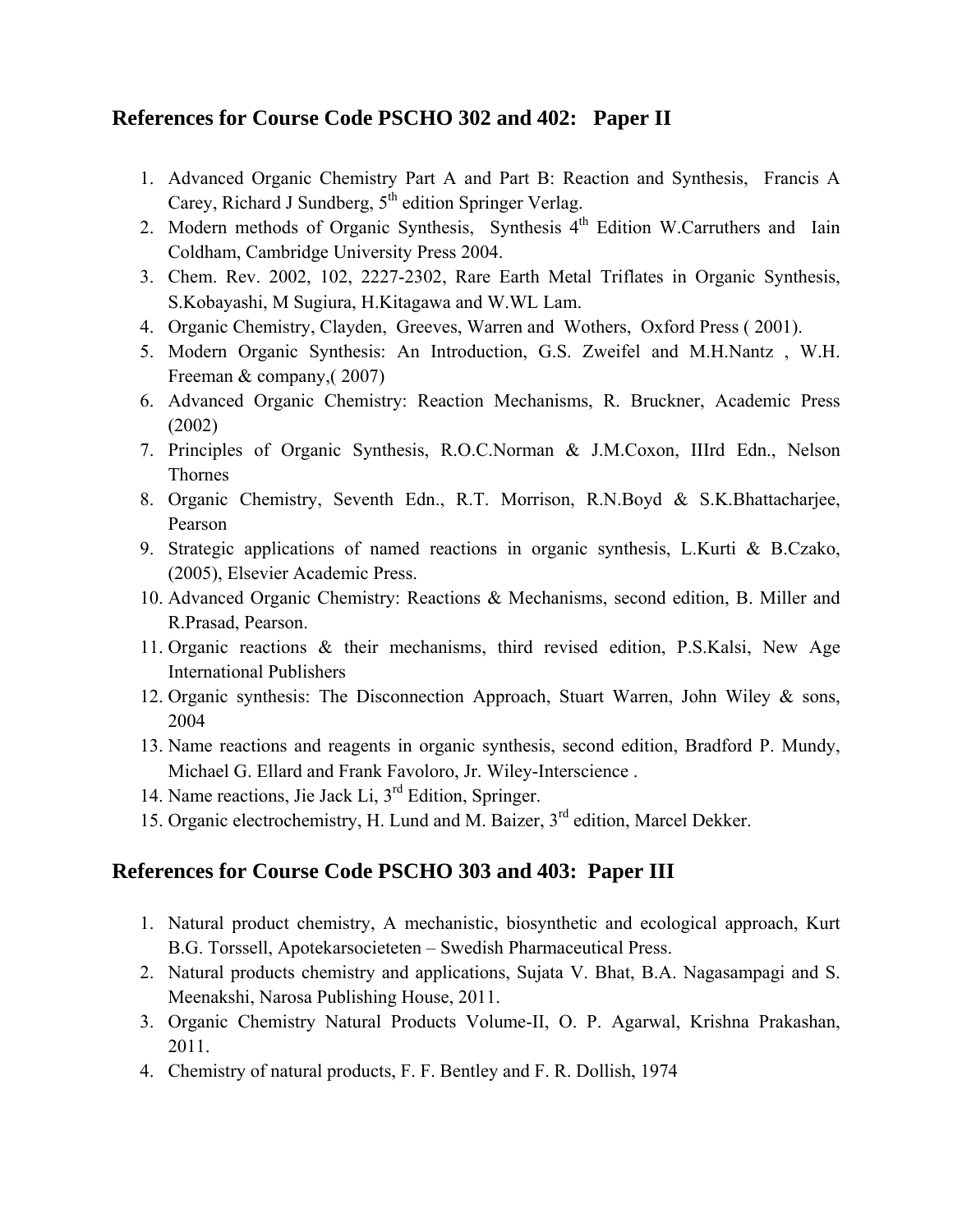- **5.** Natural Product Chemistry Vol.1 and 2, K. Nakanishi J. Goto. S.Ito Majori and S. Nozoo, Academic Press, 1974.
- 6. Chemistry of natural products, V.K. Ahluwalia, Vishal Publishing Co. 2008.
- 7. Heterocyclic chemistry, 3rd edition, Thomas L. Gilchrist, Pearson Education, 2007.
- 8. Heterocyclic Chemistry, Synthesis, Reactions and Mechanisms, R. K. Bansal, Wiley Eastern Ltd., 1990.
- 9. Heterocyclic Chemistry, J. A. Joule and G. F. Smith, ELBS, 2<sup>nd</sup> edition, 1982.
- 10. The Conformational Analysis of Heterocyclic Compounds, F.G. Riddell, Academic Press,1980.
- 11. Principles of Modern Heterocyclic Chemistry, L.A. Paquette, W.B. Benjamin, Inc., 1978.
- 12. An Introduction to the Chemistry of Heterocyclic Compounds, 2nd edition, B.M. Acheson, 1975.
- 13. Natural Products: Chemistry and Biological Significance Interscience, J. Mann, R.S.Davidson, J.B.Hobbs, D.V. Banthrope and J. B. Harborne, Longman,Essex, 1994.
- 14. Organic Chemistry, Vol 2, I.L. Finar, ELBS, 6<sup>th</sup> edition, Pearson.
- 15. Stereoselective Synthesis: A Practical Approach, M. Nogradi, Wiley-VCH, 1995.
- 16. Rodd's Chemistry of Carbon Compounds, Ed. S. Coffey, Elsevier.
- 17. Chemistry, Biological and Pharmacological Properties of Medicinal Plants from the Americas, Ed. Kurt Hostettmann, M.P. Gupta and A. Marston, Harwood Academic Publishers.
- 18. Introduction to Flavonoids, B.A. Bohm, Harwood Academic Publishers, 1998.
- 19. New Trends in Natural Product Chemistry, Atta-ur-Rahman and M.I. Choudhary, Harwood Academic Publishers, 1998.
- 20. Insecticides of Natural Origin, Sukh Dev, Harwood Academic Publishers.
- 21. Total. Synthesis of Longifolene, J. Am. Chem. Soc., E. J. Corey, M. Ohno, R. B. Mitra, and P. A. Vatakencherry. 1964, 86, 478.
- 22. Total. Synthesis of Longifolene, J. Am. Chem. Soc. 1961, 83, 1251.
- 23. The structure and total synthesis of 5-Vetivone, J. A. Marshall and P. C. Johnson, J. Org. Chem., 35, 192 (1970).
- 24. Total synthesis of spirovetivanes, J. Am. Chem. Soc. 1967, 89, 2750.
- 25. The Total Synthesis of Reserpine, Woodward, R. B.; Bader, F. E.; Bickel, H., Frey, A. J.; Kierstead, R. W. Tetrahedron 1958, 2, 1-57.
- 26. Total synthesis of Griseofulvin, Stork, G.; Tomasz, M. J. Am. Chem. Soc. 1962, 84, 310.
- 27. Synthesis of (±)-4-demethoxydaunomycinone,A. V. Rama Rao , G. Venkatswamy , S. M. Javeed M. , V. H. Deshpande, B. Ramamohan Rao, J. Org. Chem., 1983, 48 (9), 1552.
- 28. The Alkaloids, The fundamental Chemistry A biogenetic approach, Marcel Dekker Inc. New York, 1979.
- 29. Comprehensive Organic Chemistry by Barton and Olis, Pergamon Press, Oxford, 1979.
- 30. Medicinal Natural Products, a Biosynthetic Approach, Derick Paul, John Wiley and Sons, 2002.
- 31. Biosynthesis of Natural Products, Mannitto Paolo, Ellis Horwoocl Limited, 1981.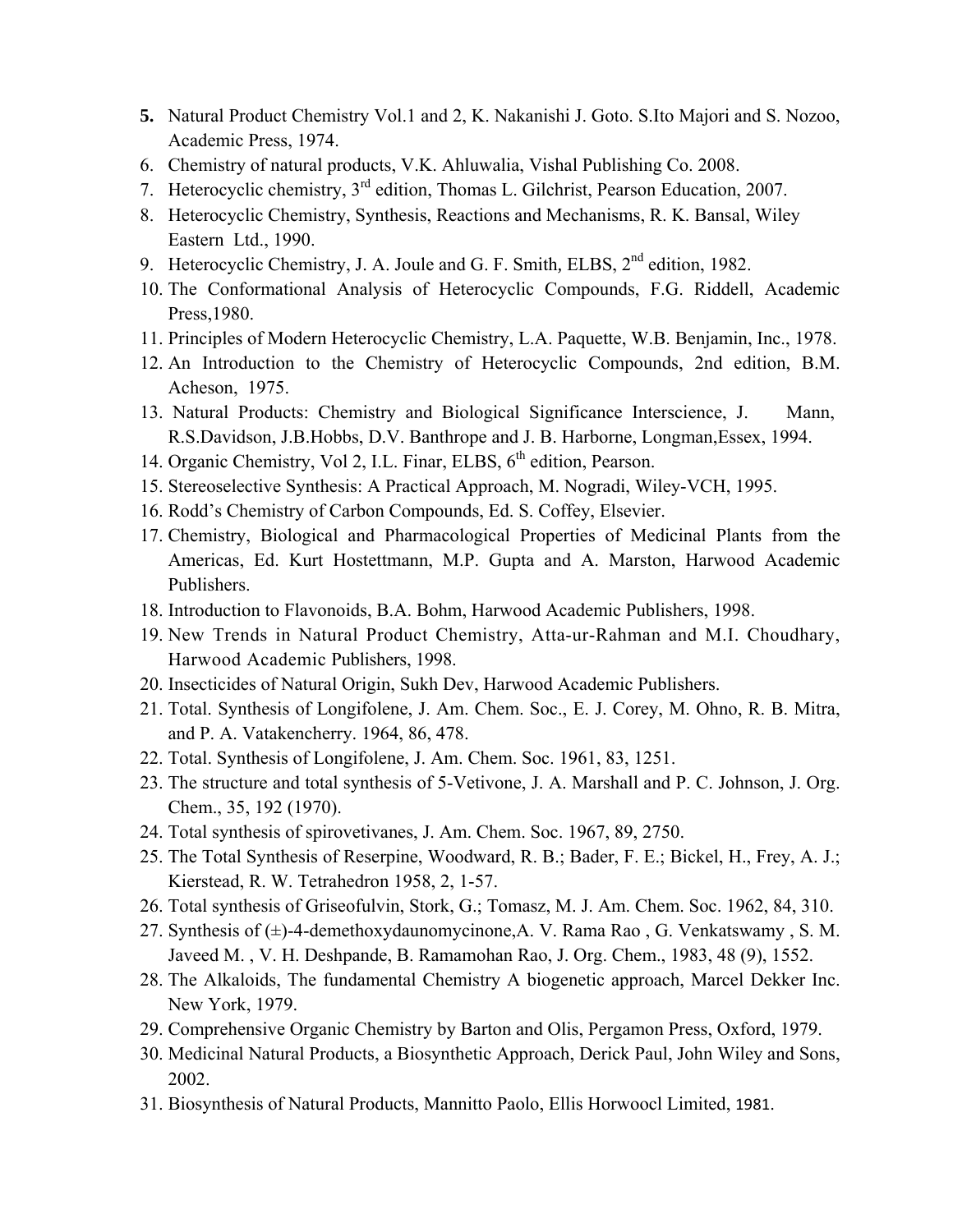- 32. Selected Organic synthesis, Ian Fleming, John Wiley and Sons, 1973.
- 33. Total synthesis of Natural Products, J. ApSimon, John Wiley and Sons.
- 34. The Logic of Chemical Synthesis, E. J. Corey and Xue-Min Cheng, Wiley Interscience.
- 35. Classics in Total Synthesis , K. C. Nicolaou and E. J. Sorensen, Weinhem: VCH, 1996.
- 36. Spectroscopy of Organic compounds, P.S. Kalsi, New Age International Pub. Ltd. and Wiley Eastern Ltd., Second edition, 1995.
- 37. Applications of Absorption Spectroscopy of Organic compounds, J. R. Dyer, Prentice Hall of India, 1987.
- 38. Spectrometric Identification of Organic compounds, R.M. Silverstein and others, John Wiley and Sons Inc., 5th ed., 1991
- 39. Absorption spectroscopy of organic Molecules, V.M. Parikh, 1974.
- 40. Spectroscopic methods in organic chemistry, Williams and Fleming, Tata McGraw Hill, 4th ed, 1989.
- 41. Organic spectroscopy, William Kemp, ELBS, 3rd ed., 1987.
- 42. Organic structures from spectra, L. D. Field, S. Sternhell, John R. Kalman, Wiley,  $4<sup>th</sup>$ ed., 2011.
- 43. Introduction to spectroscopy, Donald L. Pavia, Gary M. Lampman, George S. Kriz, James R. Vyvyan,  $4<sup>th</sup>$  ed., 2009.
- 44. Organic spectroscopic structure determination: a problem-based learning approach Douglass F. Taber, Oxford University Press, 17-Sep-2007.
- 45. Organic Spectroscopy: Principles And Applications, Jag Mohan, Alpha Science International Ltd., 30-Mar-2004
- 46. Alkaloids,V.K. Ahuluwalia,Ane Books Pvt.Ltd.
- 47. Biotransformations in Organic Chemistry,  $5<sup>th</sup>$ Edition, Kurt Faber, Springer
- 48. Structure Determination of Organic Compounds, EPretsch, P. Buhlmann, C.Affolter, Springer

#### **References for Course Code PSCHO 304 and 404: Paper IV**

- 1. The organic chemistry of drug design and drug action, Richard B. Silverman,  $2<sup>nd</sup>$  edition, Academic Press
- 2. Medicinal chemistry, D.Sriram and P. Yogeeswari,  $2<sup>nd</sup>$  edition, Pearson
- 3. An introduction to drug design-S. S. Pandeya and J. R. Dimmock (New age international)
- 4. Burger's medicinal chemistry and drug discovery. by Manfred E. Wolf
- 5. Introduction to Medicinal chemistry. by Graham Patrick.
- 6. Medicinal chemistry-William O. Foye
- 7. T. B. of Organic medicinal and pharmaceutical chemistry-Wilson and Gisvold's (Ed. Robert F. Dorge)
- 8. An introduction to medicinal chemistry-Graham L. Patrick, OUP Oxford, 2009.
- 9. Principles of medicinal chemistry (Vol. I and II)-S. S. Kadam, K. R. Mahadik and K.G. Bothara , Nirali prakashan.
- 10. Medicinal chemistry (Vol. I and II)-Burger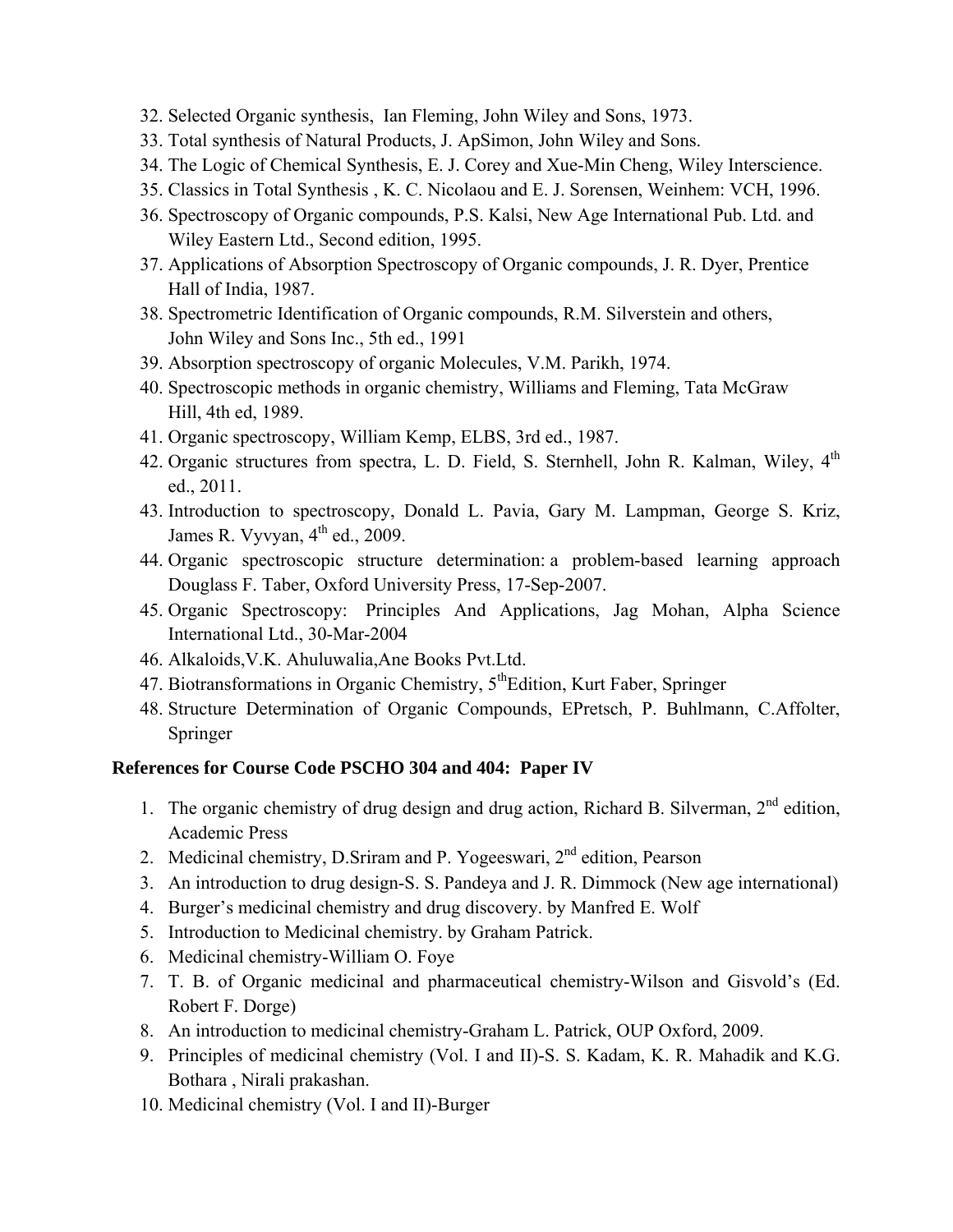- 11. Strategies for organic drug synthesis and design D. Lednicer Wiley
- 12. Pharmacological basis of therapeutics-Goodman and Gilman's (McGraw Hill)
- 13. Enzyme catalysis in organic synthesis, 3rd edition. Edited by Karlheinz Drauz, Harold Groger, and Oliver May, Wiley-VCH Verlag GmbH & Co KgaA, 2012.
- 14. Biochemistry, Dr U Satyanarayan and Dr U Chakrapani, Books and Allied (P) Ltd.
- 15. Bioorganic, Bioinorganic and Supramolecular chemistry, P.S. Kalsi and J.P. Kalsi. New Age International Publishers
- 16. The Organic Chemistry of Enzyme-Catalysed Reactions, Academic Press, By Richard B. Silverman
- 17. Enzymes: Practical Introduction to structure, mechanism and data analysis, By Robert A. Copeland, Wiley-VCH, Inc.
- 18. The Organic Chemistry of Biological Pathways By John McMurry, Tadhg Begley by Robert and company publishers
- 19. Biochemistry By Lehninger
- 20. Bioorganic Chemistry- A practical approach to Enzyme action, H. Dugas and C. Penny. Springer Verlag, 1931
- 21. Biochemistry: The chemical reactions in living cells,By E. Metzler. Academic Press.
- 22. Concepts in biotechnology by D. Balasubrarnanian & others
- 23. Principals of biochemistry by Horton & others.
- 24. Bioorganic chemistry A chemical approach to enzyme action by Herman Dugas and Christopher Penney.
- 25. Natural product chemistry, A mechanistic, biosynthetic and ecological approach, Kurt B.G. Torssell, Apotekarsocieteten – Swedish pharmaceutical press.
- 26. Natural products Chemistry and applications, Sujata V Bhat, B.A. Nagasampagi and S. Meenakshi, Narosa Publishing House
- 27. Natural Products Volume- 2, By O. P. Agarwal
- 28. Chemistry of Natural Products, F. F. Bentley and F. R. Dollish, 1974
- 29. Natural Product Chemistry Vol.1 and 2, K. Nakanishi J. Goto. S.Ito Majori and S. Nozoo, Academic Press, 1974.
- 30. Chemistry of natural products, V.K. Ahluwalia, Vishal Publishing Co.
- 31. Green Chemistry: An Introductory Text, 2<sup>nd</sup> Edition, Published by Royal Society of Chemistry, Authored by Mike Lancater
- 32. Organic synthesis in water. By Paul A. Grieco, Blackie.
- 33. Green chemistry, Theory and Practical, Paul T.Anastas and John C.Warner.
- 34. New trends in green chemistry By V.K.Ahulwalia and M.Kidwai, 2nd edition, Anamaya Publishers, New Delhi
- 35. An introduction to green chemistry, V.Kumar, Vishal Publishing Co
- 36. Organic synthesis: Special techniques. V.K.Ahulwalia and Renu Aggarwal.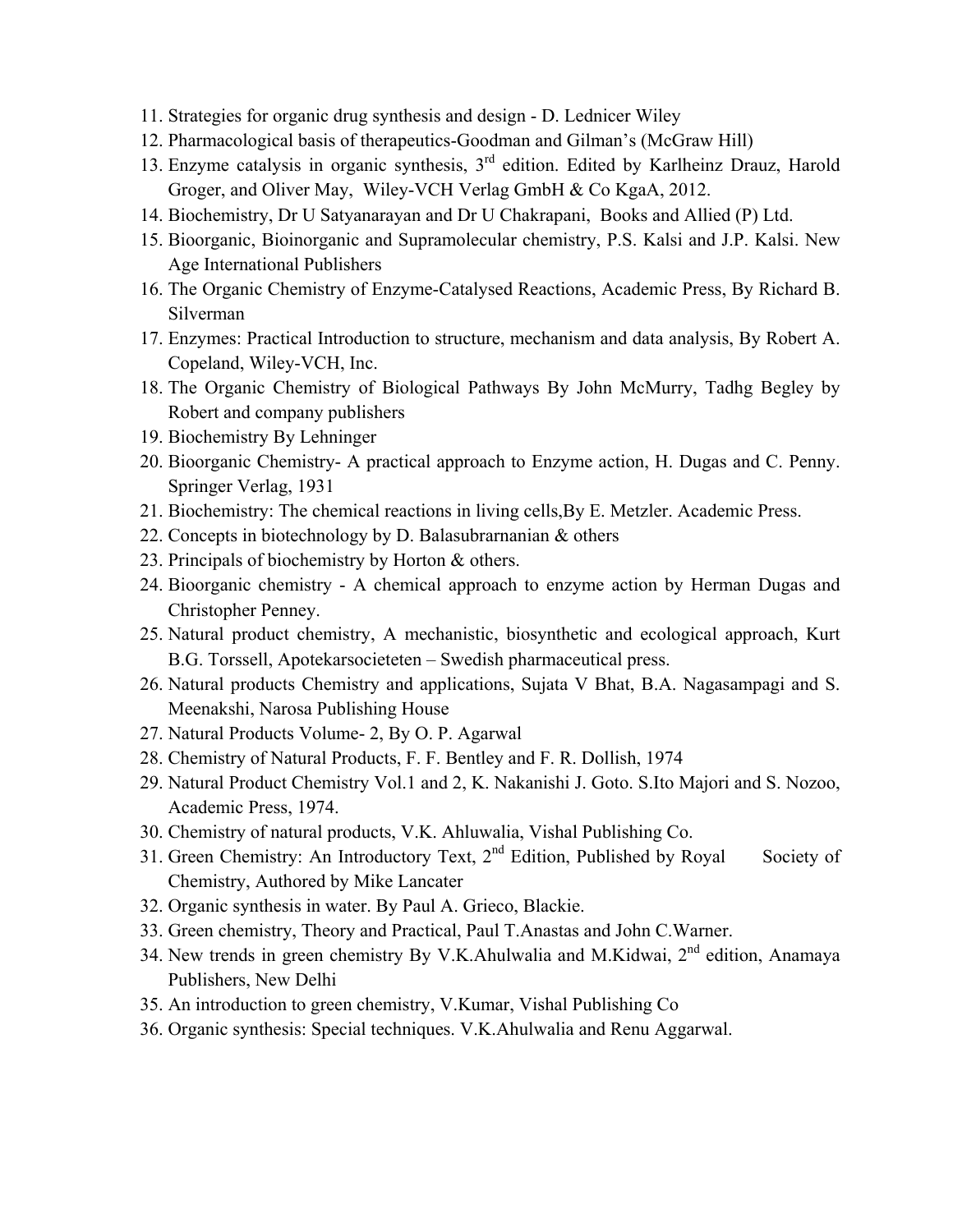# **Course Codes:** PSCHO3P1 TO PSCHO4P4

#### **References for Practicals**

- 1. Comprehensive Practical Organic Chemistry: Preparation and Quantitative Analysis- V. K. Ahluwalia and Renu Aggarwal, Universities Press India Ltd., 2000
- 2. Advanced Practical Organic Chemistry N. K. Vishnoi, Third Addition, Vikas Publishing House PVT Ltd
- 3. Systematic Laboratory Experiments in Organic Synthesis- A. Sethi, New Age International Publications
- 4. Systematic Identification of Organic compounds, 6th edition, R. L. Shriner, R. C. Fuson and D.Y. Curtin Wiley, New York.
- 5. Vogel's Textbook of Quantitative Analysis, revised, J. Bassett, R. C. Denney, G. H. Jeffery and J. Mendham, ELBS
- 6. Experiments and Techniques in Organic Chemistry, D. Pasto, C. Johnson and M. Miller, Prentice Hall
- 7. Macro-scale and Micro-scale Organic Experiments, K. L. Williamson, D. C. Heath.
- 8. Systematic Qualitative Organic Analysis, H. Middleton, Adward Arnold.
- 9. Handbook of Organic Analysis- Qualitative and Quantitative, H. Clark, Adward Arnold.
- 10. Vogel's Textbook of Practical Organic Chemistry, Fifth edition,2008, B.S.Furniss, A. J. Hannaford, P. W. G. Smith, A. R. Tatchell, Pearson Education.
- 11. Laboratory Manual of Organic Chemistry, Fifth edition, R K Bansal, New Age Publishers.
- 12. Organic structures from spectra, L. D. Field, S. Sternhell, John R. Kalman, Wiley, 4<sup>th</sup> ed., 2011.
- 1. The candidate is expected to submit a journal certified by the Head of the Department /institution at the time of the practical examination.
- 2. A candidate will not be allowed to appear for the practical examination unless he/she produces a certified journal or a certificate from the Head of the institution/department stating that the journal is lost and the candidate has performed the required number of experiments satisfactorily. The list of the experiments performed by the candidate should be attached with such certificate.
- 3. Use of non-programmable calculator is allowed both at the theory and the practical examination.

#### **Scheme of examination for M.Sc. Organic Chemistry Semester III and IV.**

#### **Internal Theory examination (40 Marks)**

1. One seminar based on curriculum / publication of a research paper/ presentation of a research paper in seminar or conference (to be assessed by teacher of the institution teaching PG learners).

a) Selection of the topic, introduction, write up, references. **15 marks**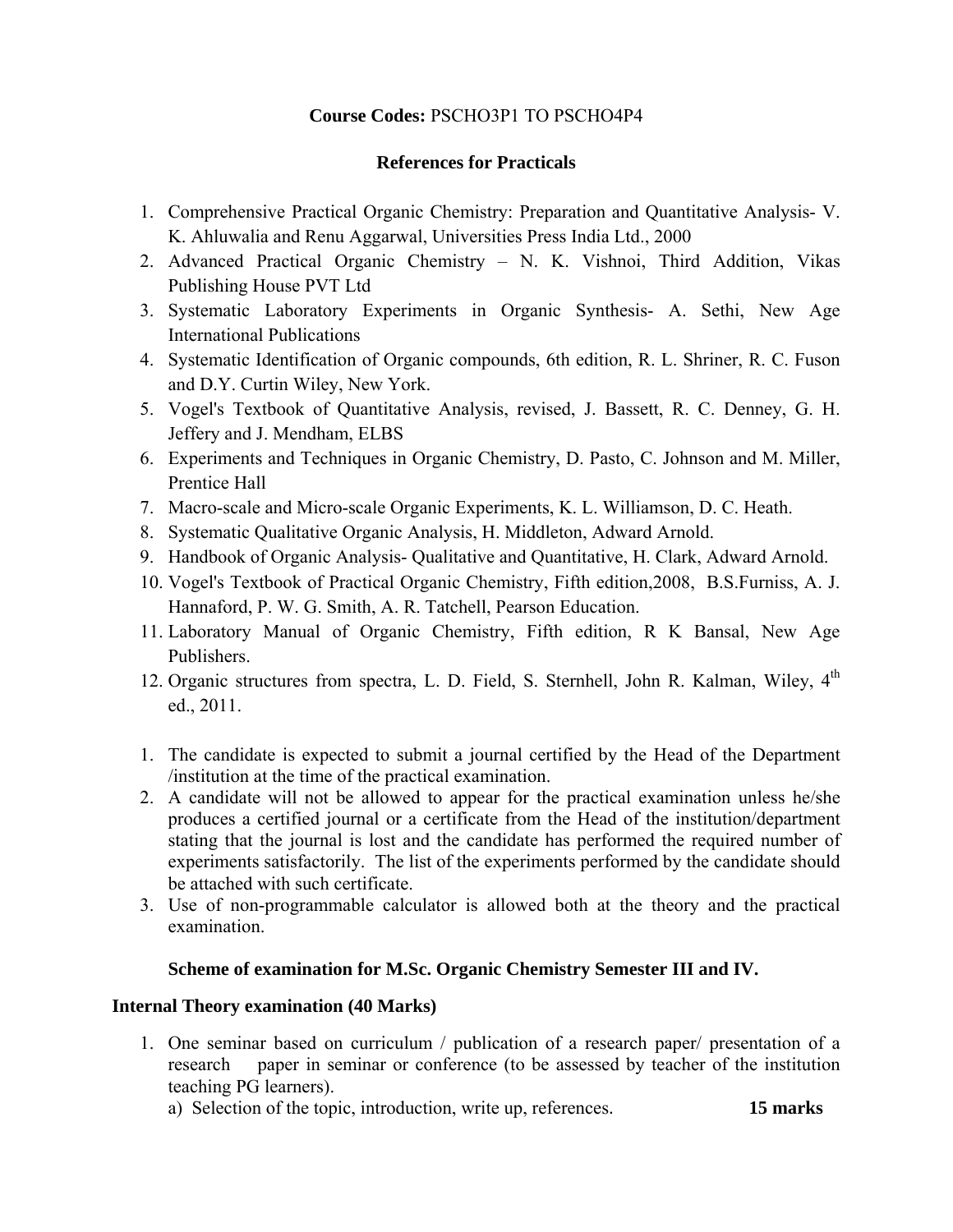| b) Presentation.<br>2. Active participation in routine class instructional deliveries.                                            | 15 marks<br>05 Marks |
|-----------------------------------------------------------------------------------------------------------------------------------|----------------------|
| 3. Overall conduct as a responsible learner, communication and leadership<br>qualities in organizing related academic activities. | 05 Marks             |

#### **There will not be any internal examination for practical.**

| Paper     | Time allotted in hours | Maximum marks |
|-----------|------------------------|---------------|
| Paper- I  | 2.5                    | 60            |
| Paper-II  | 2.5                    | 60            |
| Paper-III | 2.5                    | 60            |
| Paper-IV  | 2.5                    | 60            |

#### **External Theory Examination (60 Marks)**

It is recommended that a total of five questions be set, based on the syllabus with due weightage to the number of lectures allotted per topic. The candidates are expected to answer all five questions. Question 5 will be based on all four units and the remaining questions will be based on the units as indicated below

| Semester-III        | Semester-IV         |
|---------------------|---------------------|
| Unit-I              | Unit-I              |
| Unit-II             | Unit-II             |
| Unit-III            | Unit-III            |
| Unit-IV             | Unit-IV             |
| From all four units | From all four units |

#### **Semester End Practical Examination (50 Marks)**

| Laboratory Work | 40 Marks |
|-----------------|----------|
| Journal         | 05 Marks |
| Viva            | 05 Marks |

The practical examination will be held for two days as described below. The candidates will be examined practically and orally on each day.